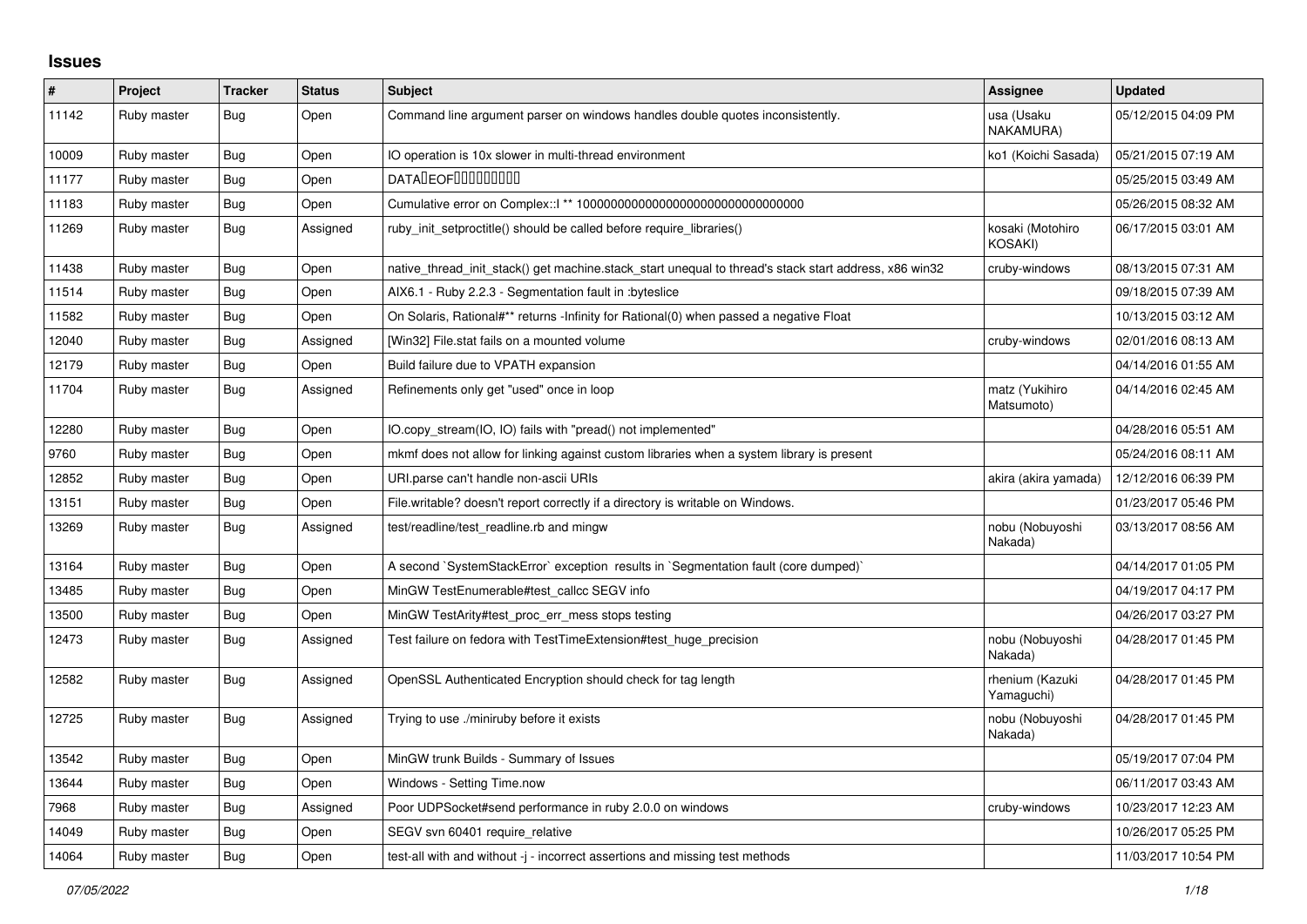| #     | Project     | <b>Tracker</b> | <b>Status</b> | <b>Subject</b>                                                                                                    | <b>Assignee</b>                     | <b>Updated</b>      |
|-------|-------------|----------------|---------------|-------------------------------------------------------------------------------------------------------------------|-------------------------------------|---------------------|
| 14083 | Ruby master | Bug            | Open          | Refinement in block calling incorrect method                                                                      |                                     | 11/05/2017 07:36 PM |
| 13571 | Ruby master | Bug            | Open          | Script arguments, encoding, windows / MinGW                                                                       |                                     | 11/12/2017 10:53 PM |
| 4040  | Ruby master | Bug            | Assigned      | SystemStackError with Hash[*a] for Large _a_                                                                      | ko1 (Koichi Sasada)                 | 12/25/2017 06:14 PM |
| 6351  | Ruby master | Bug            | Assigned      | transcode table generator does not support multi characters of Unicode                                            | duerst (Martin Dürst)               | 12/25/2017 06:15 PM |
| 7742  | Ruby master | Bug            | Open          | System encoding (Windows-1258) is not recognized by Ruby to convert back to UTF-8                                 | duerst (Martin Dürst)               | 12/25/2017 06:15 PM |
| 7859  | Ruby master | Bug            | Assigned      | Readline: Incorrect arrow key behavior in vi editing mode insert mode with Readline 6.2                           | kouji (Kouji Takao)                 | 12/25/2017 06:15 PM |
| 7892  | Ruby master | Bug            | Open          | MIME encoding bug of NKF.nkf                                                                                      | naruse (Yui<br>NARUSE)              | 12/25/2017 06:15 PM |
| 9189  | Ruby master | Bug            | Assigned      | Build failure on Windows in case of nonascii TEMP environment.                                                    |                                     | 01/05/2018 09:00 PM |
| 9507  | Ruby master | <b>Bug</b>     | Open          | Ruby 2.1.0 is broken on ARMv5: tried to create Proc object without a block                                        | charliesome (Charlie<br>Somerville) | 01/05/2018 09:00 PM |
| 9944  | Ruby master | Bug            | Assigned      | in ruby for windows in "system" a redirection to append a file works incorrectly                                  | cruby-windows                       | 01/05/2018 09:00 PM |
| 9955  | Ruby master | Bug            | Assigned      | issue building dll on mingw, library not found                                                                    | nobu (Nobuyoshi<br>Nakada)          | 01/05/2018 09:00 PM |
| 5317  | Ruby master | Bug            | Assigned      |                                                                                                                   | nobu (Nobuyoshi<br>Nakada)          | 01/05/2018 09:00 PM |
| 6360  | Ruby master | Bug            | Assigned      | Debug information build even without requesting it                                                                | nobu (Nobuyoshi<br>Nakada)          | 01/05/2018 09:00 PM |
| 7964  | Ruby master | Bug            | Assigned      | Writing an ASCII-8BIT String to a StringIO created from a UTF-8 String                                            | nobu (Nobuyoshi<br>Nakada)          | 01/05/2018 09:00 PM |
| 7976  | Ruby master | Bug            | Assigned      | TracePoint call is at call point, not call site                                                                   | ko1 (Koichi Sasada)                 | 01/05/2018 09:00 PM |
| 8782  | Ruby master | Bug            | Assigned      | Don't set rl getc function on editline                                                                            | kouji (Kouji Takao)                 | 01/05/2018 09:00 PM |
| 14422 | Ruby master | Bug            | Open          | Ruby configuration options should not be reused for gem builds                                                    |                                     | 03/05/2018 03:32 PM |
| 4173  | Ruby master | <b>Bug</b>     | Open          | TestProcess#test_wait_and_sigchild DDDDDDDD                                                                       |                                     | 03/15/2018 08:29 AM |
| 14679 | Ruby master | Bug            | Assigned      | StdLib gems should properly specify their dependencies                                                            | hsbt (Hiroshi<br>SHIBATA)           | 04/11/2018 01:14 PM |
| 14681 | Ruby master | Bug            | Open          | syswrite': stream closed in another thread (IOError)                                                              |                                     | 04/22/2018 12:12 AM |
| 14727 | Ruby master | Bug            | Assigned      | TestQueue#test queue with trap always timeout on Windows10                                                        | ko1 (Koichi Sasada)                 | 05/01/2018 02:59 AM |
| 14761 | Ruby master | <b>Bug</b>     | Open          | TestThread#test join limits hangs up on Solaris 10 with gcc                                                       |                                     | 05/16/2018 05:23 AM |
| 14543 | Ruby master | Bug            | Assigned      | 'make commit' show error of 'common-srcs'                                                                         | nobu (Nobuyoshi<br>Nakada)          | 06/02/2018 04:17 AM |
| 14826 | Ruby master | Bug            | Open          | make: *** [.ext/include/sparc-solaris2.10/rb_mjit_min_header-2.6.0.h] Error 1 on Solaris 10 with very old<br>gcc3 |                                     | 06/05/2018 02:02 PM |
| 14838 | Ruby master | <b>Bug</b>     | Open          | RegexpError with double "s" in look-behind assertion in case-insensitive unicode regexp                           |                                     | 06/09/2018 04:04 PM |
| 14906 | Ruby master | <b>Bug</b>     | Open          | MinGW failure - TestIO#test copy stream no busy wait                                                              |                                     | 07/12/2018 03:52 AM |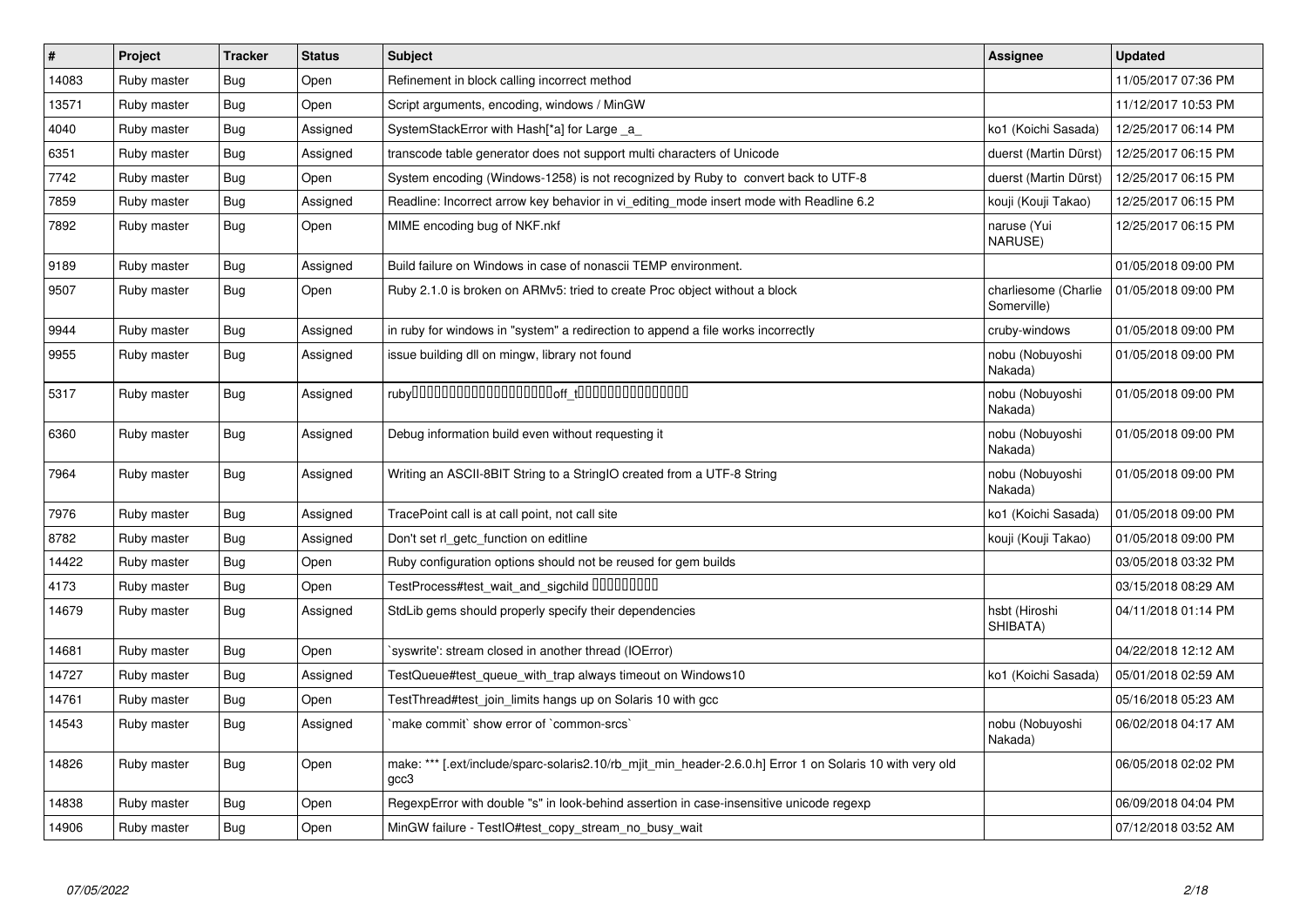| $\vert$ # | Project     | <b>Tracker</b> | <b>Status</b> | Subject                                                                                                                                               | <b>Assignee</b>              | <b>Updated</b>      |
|-----------|-------------|----------------|---------------|-------------------------------------------------------------------------------------------------------------------------------------------------------|------------------------------|---------------------|
| 9366      | Ruby master | Bug            | Assigned      | "make -j32 check TESTS=-j32" occasionally fails on rubygems/specification                                                                             | hsbt (Hiroshi<br>SHIBATA)    | 07/26/2018 02:13 AM |
| 14957     | Ruby master | Bug            | Open          | MinGW, gcc 8.2.0, bootstraptest test_thread.rb - failure ?                                                                                            |                              | 08/03/2018 02:46 PM |
| 14971     | Ruby master | <b>Bug</b>     | Open          | error: implicit declaration of function 'rb_vm_call0                                                                                                  | nobu (Nobuyoshi<br>Nakada)   | 09/06/2018 03:53 AM |
| 14364     | Ruby master | Bug            | Open          | Regexp last match variable in procs                                                                                                                   |                              | 09/14/2018 05:28 AM |
| 15072     | Ruby master | Bug            | Open          | thread.c:4356:5: error: implicit declaration of function 'ubf_list_atfork'                                                                            | normalperson (Eric<br>Wong)  | 09/20/2018 03:32 AM |
| 15247     | Ruby master | Bug            | Open          | Windows - TEMP folder, non 8.3 & drive, fails & errors in test-all (ruby & rdoc)                                                                      |                              | 10/23/2018 05:02 PM |
| 15263     | Ruby master | <b>Bug</b>     | Open          | [PATCH] vm_trace.c (postponed_job_register): only hit main thread                                                                                     | ko1 (Koichi Sasada)          | 10/27/2018 11:35 PM |
| 15310     | Ruby master | Bug            | Open          | [PATCH] thread_pthread.c: close race from UBF_TIMER and non-GVL-releasing thread                                                                      |                              | 11/20/2018 12:50 AM |
| 15315     | Ruby master | <b>Bug</b>     | Open          | ec_switch can still lose interrupts                                                                                                                   | ko1 (Koichi Sasada)          | 11/20/2018 09:32 AM |
| 15367     | Ruby master | Bug            | Open          | IO.select is not resumed when io-object gets closed                                                                                                   |                              | 12/03/2018 10:22 AM |
| 15386     | Ruby master | Bug            | Open          | [PATCH] io.c (rb_io_check_char_readable): do not io_fflush buffered sockets                                                                           |                              | 12/06/2018 11:38 AM |
| 14640     | Ruby master | <b>Bug</b>     | Open          | [win32] File.realpath treats a relative path with a drive letter as an absolute path.                                                                 | cruby-windows                | 12/10/2018 07:09 AM |
| 14474     | Ruby master | <b>Bug</b>     | Open          | skip "TestException#test_thread_signal_location" as known bug                                                                                         |                              | 12/10/2018 07:09 AM |
| 15423     | Ruby master | <b>Bug</b>     | Open          | fork leapfrog leaks memory on FreeBSD 11.2                                                                                                            |                              | 12/16/2018 02:28 PM |
| 15599     | Ruby master | Bug            | Open          | Mixing autoload and require causes deadlock and incomplete definition.                                                                                |                              | 02/12/2019 01:40 PM |
| 15550     | Ruby master | Bug            | Assigned      | Windows - gem bin files - can't run from bash shell                                                                                                   | hsbt (Hiroshi<br>SHIBATA)    | 03/20/2019 01:05 AM |
| 15598     | Ruby master | <b>Bug</b>     | Open          | Deadlock on mutual reference of autoloaded constants                                                                                                  |                              | 03/20/2019 10:58 AM |
| 15438     | Ruby master | Bug            | Open          | Threads can't switch faster than TIME_QUANTUM_(NSEC USEC MSEC)                                                                                        |                              | 03/25/2019 08:53 PM |
| 15764     | Ruby master | Bug            | Open          | Whitespace and control characters should not be permitted in tokens                                                                                   | matz (Yukihiro<br>Matsumoto) | 04/22/2019 07:48 AM |
| 11174     | Ruby master | Bug            | Open          | threads memory leak                                                                                                                                   | ko1 (Koichi Sasada)          | 06/17/2019 03:17 PM |
| 11526     | Ruby master | Bug            | Assigned      | Streaming HTTP requests are not idempotent and should not be retried                                                                                  | naruse (Yui<br>NARUSE)       | 07/01/2019 09:16 PM |
| 8444      | Ruby master | <b>Bug</b>     | Open          | Regexp vars \$~ and friends are not thread local                                                                                                      | ko1 (Koichi Sasada)          | 07/30/2019 07:38 AM |
| 10919     | Ruby master | <b>Bug</b>     | Assigned      | [gem install] installs multipe platforms                                                                                                              | hsbt (Hiroshi<br>SHIBATA)    | 07/30/2019 07:44 AM |
| 9115      | Ruby master | <b>Bug</b>     | Assigned      | Logger traps all exceptions; breaks Timeout                                                                                                           | sonots (Naotoshi<br>Seo)     | 08/20/2019 12:47 PM |
| 10436     | Ruby master | Bug            | Open          | ruby -c and ripper inconsistency: m(&nil) {}                                                                                                          |                              | 08/27/2019 12:08 AM |
| 16145     | Ruby master | Bug            | Open          | regexp match error if mixing /i, character classes, and utf8                                                                                          |                              | 09/06/2019 05:52 AM |
| 16158     | Ruby master | <b>Bug</b>     | Open          | "st" Character Sequence In Regex Look-Behind Causes Illegal Pattern Error When Combined With POSIX<br>Bracket Expressions And Case Insensitivity Flag |                              | 09/17/2019 09:37 AM |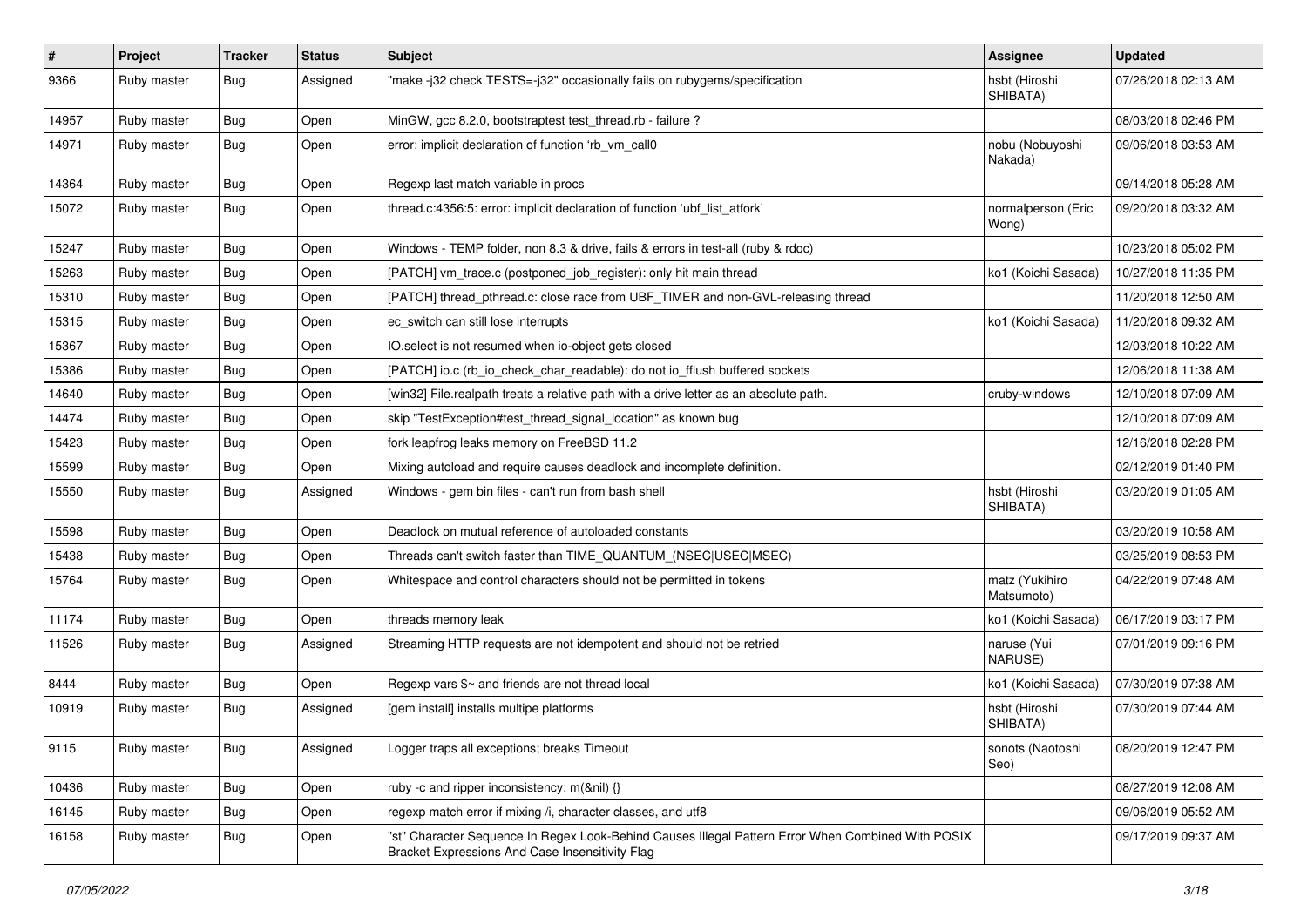| $\sharp$ | Project     | Tracker    | <b>Status</b> | Subject                                                                                                        | <b>Assignee</b>               | <b>Updated</b>      |
|----------|-------------|------------|---------------|----------------------------------------------------------------------------------------------------------------|-------------------------------|---------------------|
| 16185    | Ruby master | Bug        | Open          | basictest failure on AIX 6.1 for 64bit build                                                                   | kanemoto (Yutaka<br>Kanemoto) | 10/15/2019 12:05 AM |
| 16265    | Ruby master | Bug        | Open          | Test (spec) failure using current MSYS2 tools, related to -fstack-protector and possibly<br>D FORTIFY SOURCE=2 |                               | 12/03/2019 03:09 PM |
| 16288    | Ruby master | <b>Bug</b> | Open          | Segmentation fault with finalizers, threads                                                                    |                               | 12/19/2019 07:46 PM |
| 14418    | Ruby master | <b>Bug</b> | Open          | ruby 2.5 slow regexp execution                                                                                 |                               | 12/29/2019 10:34 AM |
| 595      | Ruby master | <b>Bug</b> | Assigned      | Fiber ignores ensure clause                                                                                    | ioquatix (Samuel<br>Williams) | 12/29/2019 10:37 AM |
| 12500    | Ruby master | <b>Bug</b> | Open          | TestProcess#test_aspawn_too_long_path fails on mips with "argument too big"                                    |                               | 12/29/2019 10:38 AM |
| 11531    | Ruby master | Bug        | Assigned      | IPAddr#== implements wrong logic                                                                               | knu (Akinori MUSHA)           | 12/29/2019 12:50 PM |
| 5334     | Ruby master | Bug        | Assigned      | Segmentation fault in InternetExplorer IServiceProvider interface                                              | suke (Masaki<br>Suketa)       | 12/30/2019 03:00 AM |
| 8185     | Ruby master | Bug        | Open          | Thread/fork issue                                                                                              |                               | 12/30/2019 03:00 AM |
| 8299     | Ruby master | <b>Bug</b> | Assigned      | Minor error in float parsing                                                                                   | nobu (Nobuyoshi<br>Nakada)    | 12/30/2019 03:00 AM |
| 9435     | Ruby master | <b>Bug</b> | Open          | Kernel.system problem                                                                                          |                               | 12/30/2019 03:00 AM |
| 10128    | Ruby master | <b>Bug</b> | Open          | Quoting problem for arguments of Kernel.system, Kernel.exec on Windows                                         | cruby-windows                 | 12/30/2019 03:00 AM |
| 10580    | Ruby master | <b>Bug</b> | Open          | TestProcess#test_deadlock_by_signal_at_forking fails on ARM                                                    | akr (Akira Tanaka)            | 12/30/2019 03:00 AM |
| 16493    | Ruby master | <b>Bug</b> | Open          | TestThreadQueue#test_thr_kill is flaky on AArch64                                                              |                               | 01/09/2020 09:39 AM |
| 5179     | Ruby master | <b>Bug</b> | Assigned      | Complex#rationalize and to_r with approximate zeros                                                            | mrkn (Kenta Murata)           | 01/17/2020 03:00 AM |
| 14387    | Ruby master | <b>Bug</b> | Open          | Ruby 2.5 <sup>D</sup> Alpine Linux <b>DDDDDDDDDDD</b> SystemStackError <b>DDDD</b>                             |                               | 04/21/2020 03:13 PM |
| 16905    | Ruby master | Bug        | Open          | Ruby required to build Ruby on Haiku?                                                                          |                               | 05/24/2020 08:08 AM |
| 16927    | Ruby master | <b>Bug</b> | Open          | String#tr won't return the expected result for some sign with diacritics                                       |                               | 06/01/2020 05:24 AM |
| 7840     | Ruby master | <b>Bug</b> | Open          | -Wdeclaration-after-statement is valid for C/ObjC but not for C++                                              | nobu (Nobuyoshi<br>Nakada)    | 06/02/2020 04:41 PM |
| 16959    | Ruby master | <b>Bug</b> | Open          | Weakmap has specs and third-party usage despite being a private API                                            |                               | 06/13/2020 08:54 PM |
| 16819    | Ruby master | Bug        | Assigned      | Line reporting off by one when reporting line of a hash?                                                       | ko1 (Koichi Sasada)           | 06/16/2020 05:57 PM |
| 16820    | Ruby master | <b>Bug</b> | Open          | LEGAL is out of sync                                                                                           |                               | 08/19/2020 11:08 AM |
| 17037    | Ruby master | <b>Bug</b> | Open          | rounding of Rational#to_f                                                                                      |                               | 08/26/2020 03:54 AM |
| 16997    | Ruby master | Bug        | Open          | IO#gets converts some \r\n to \n with universal newline: false                                                 |                               | 08/26/2020 05:20 PM |
| 17180    | Ruby master | <b>Bug</b> | Open          | Ractor and constant referencing                                                                                |                               | 09/20/2020 05:43 PM |
| 11808    | Ruby master | Bug        | Open          | Different behavior between Enumerable#grep and Array#grep                                                      | ko1 (Koichi Sasada)           | 10/26/2020 04:36 AM |
| 17159    | Ruby master | Bug        | Open          | extend 'define_method' for Ractor                                                                              |                               | 10/29/2020 04:06 PM |
| 17289    | Ruby master | Bug        | Assigned      | Time#strftime occurs Segmentation Fault on ruby-2.7.2p137                                                      | shyouhei (Shyouhei<br>Urabe)  | 11/05/2020 07:57 AM |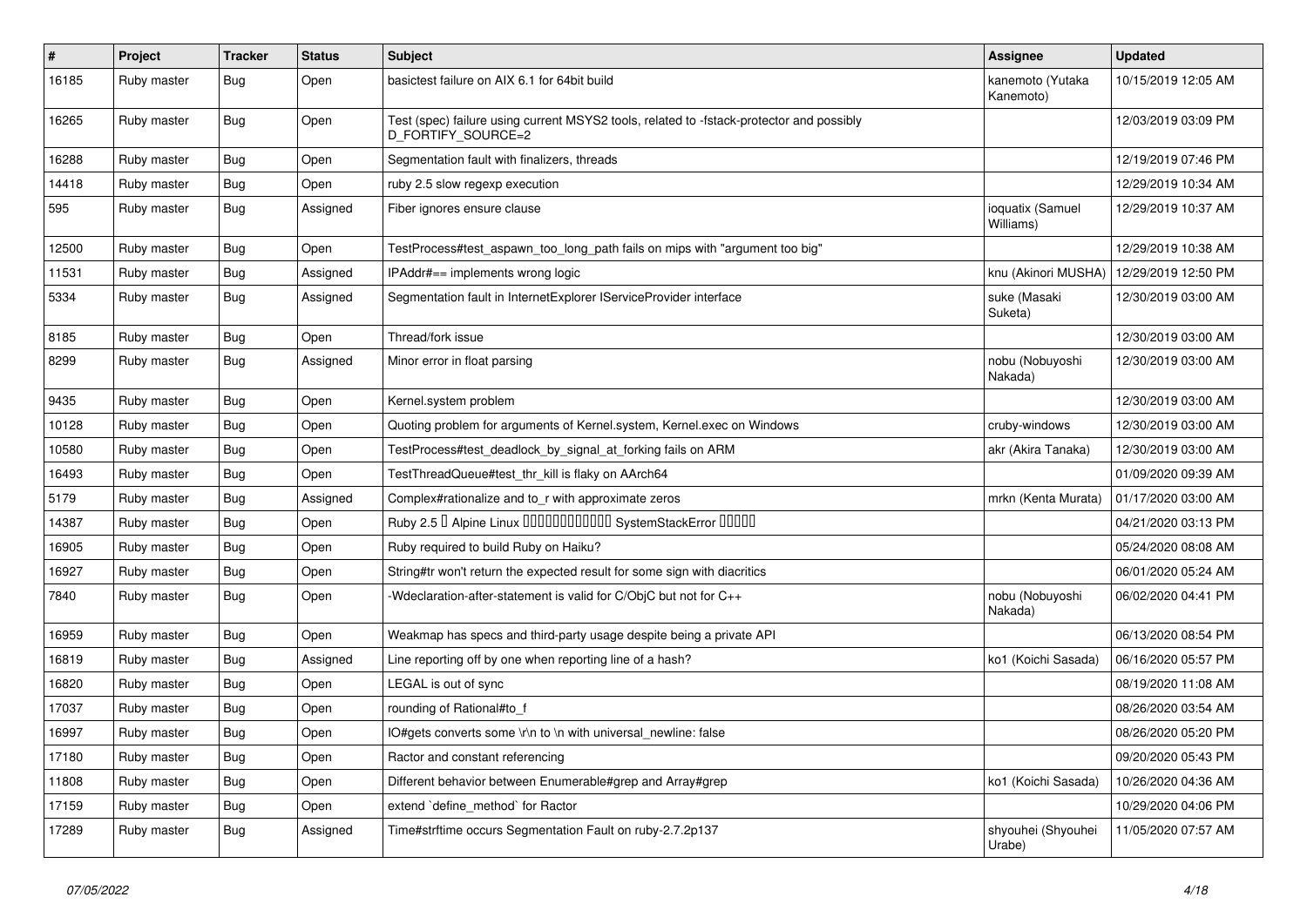| $\vert$ # | Project     | <b>Tracker</b> | <b>Status</b> | Subject                                                                                                                   | <b>Assignee</b>              | <b>Updated</b>      |
|-----------|-------------|----------------|---------------|---------------------------------------------------------------------------------------------------------------------------|------------------------------|---------------------|
| 17359     | Ruby master | Bug            | Open          | Ractor copy mode is not Ractor-safe                                                                                       | ko1 (Koichi Sasada)          | 12/02/2020 05:42 PM |
| 17383     | Ruby master | <b>Bug</b>     | Open          | 3.0 recursion memory speed issues                                                                                         |                              | 12/09/2020 05:41 PM |
| 17400     | Ruby master | <b>Bug</b>     | Open          | Incorrect character downcase for Greek Sigma                                                                              | duerst (Martin Dürst)        | 12/17/2020 06:56 AM |
| 17337     | Ruby master | <b>Bug</b>     | Open          | Don't embed Ruby build-time configuration in Ruby                                                                         |                              | 12/21/2020 04:17 PM |
| 17506     | Ruby master | <b>Bug</b>     | Open          | Ractor isolation broken by ThreadGroup                                                                                    |                              | 01/03/2021 08:05 PM |
| 17373     | Ruby master | <b>Bug</b>     | Open          | Ruby 3.0 is slower at Discourse bench than Ruby 2.7                                                                       |                              | 01/04/2021 06:47 AM |
| 15499     | Ruby master | <b>Bug</b>     | Assigned      | Breaking behavior on ruby 2.6: rb_thread_call_without_gvl doesn't invoke unblock_function when used on<br>the main thread | ko1 (Koichi Sasada)          | 01/05/2021 02:24 AM |
| 17513     | Ruby master | <b>Bug</b>     | Open          | Methods of shareable objects and UnboundMethods should be shareable                                                       | ko1 (Koichi Sasada)          | 01/06/2021 08:53 PM |
| 17420     | Ruby master | <b>Bug</b>     | Open          | Unsafe mutation of \$" when doing non-RubyGems require in Ractor                                                          | ko1 (Koichi Sasada)          | 01/07/2021 01:23 PM |
| 17578     | Ruby master | Bug            | Assigned      | mkmf experimental C++ Support                                                                                             | nobu (Nobuyoshi<br>Nakada)   | 01/27/2021 03:51 AM |
| 17531     | Ruby master | Bug            | Open          | `did_you_mean` not Ractor friendly                                                                                        | ko1 (Koichi Sasada)          | 01/29/2021 08:48 AM |
| 17543     | Ruby master | Bug            | Open          | Ractor isolation broken by 'self' in shareable proc                                                                       | ko1 (Koichi Sasada)          | 01/29/2021 03:06 PM |
| 16694     | Ruby master | <b>Bug</b>     | Assigned      | JIT vs hardened GCC with PCH                                                                                              | k0kubun (Takashi<br>Kokubun) | 02/02/2021 07:38 AM |
| 17646     | Ruby master | <b>Bug</b>     | Open          | Check for `__builtin_mul_overflow` with `long long` arguments                                                             |                              | 02/19/2021 06:19 PM |
| 14480     | Ruby master | <b>Bug</b>     | Open          | miniruby crashing when compiled with -O2 or -O1 on aarch64                                                                |                              | 02/23/2021 10:35 AM |
| 16842     | Ruby master | <b>Bug</b>     | Assigned      | inspect` prints the UTF-8 character U+0085 (NEXT LINE) verbatim even though it is not printable                           | duerst (Martin Dürst)        | 02/26/2021 05:43 AM |
| 17667     | Ruby master | Bug            | Open          | Module#name needs synchronization                                                                                         | ko1 (Koichi Sasada)          | 03/02/2021 07:31 AM |
| 16810     | Ruby master | <b>Bug</b>     | Open          | ruby segfaults on s390x with musl libc                                                                                    |                              | 03/05/2021 01:38 AM |
| 13513     | Ruby master | Bug            | Assigned      | Resolv::DNS::Message.decode hangs after detecting truncation in UDP messages                                              | akr (Akira Tanaka)           | 03/08/2021 11:35 PM |
| 17678     | Ruby master | <b>Bug</b>     | Assigned      | Ractors do not restart after fork                                                                                         | ko1 (Koichi Sasada)          | 03/09/2021 12:42 AM |
| 17677     | Ruby master | <b>Bug</b>     | Assigned      | Ractor crashes fork when blocking                                                                                         | ko1 (Koichi Sasada)          | 03/09/2021 12:42 AM |
| 17676     | Ruby master | <b>Bug</b>     | Assigned      | Accessing ENV from Ractor raises IsolationError                                                                           | ko1 (Koichi Sasada)          | 03/09/2021 02:37 AM |
| 17680     | Ruby master | Bug            | Open          | tab completion no longer works on irb3.0                                                                                  |                              | 03/13/2021 08:06 AM |
| 17142     | Ruby master | <b>Bug</b>     | Open          | Ruby fails to build in AIX                                                                                                |                              | 03/20/2021 07:08 AM |
| 17354     | Ruby master | <b>Bug</b>     | Open          | Module#const_source_location is misleading for constants awaiting autoload                                                |                              | 03/26/2021 05:56 PM |
| 12689     | Ruby master | Bug            | Open          | Thread isolation of $\gamma$ and $\gamma$                                                                                 |                              | 04/01/2021 08:51 PM |
| 11230     | Ruby master | Bug            | Open          | Should rb_struct_s_members() be public API?                                                                               |                              | 04/17/2021 05:06 PM |
| 17817     | Ruby master | Bug            | Open          | --jit outputs ./tmp/_ruby_mjit_*.h: No such file or directory on with TMP                                                 |                              | 04/22/2021 11:57 AM |
| 9010      | Ruby master | Bug            | Assigned      | ./configure --prefix= cannot handle directories with spaces                                                               | nobu (Nobuyoshi<br>Nakada)   | 04/26/2021 10:38 PM |
| 17792     | Ruby master | <b>Bug</b>     | Open          | make notes and make test fail with Ruby3.0.1p64 RaspberryPI 4B Ubuntu 20.10 ARM64                                         |                              | 05/23/2021 08:23 PM |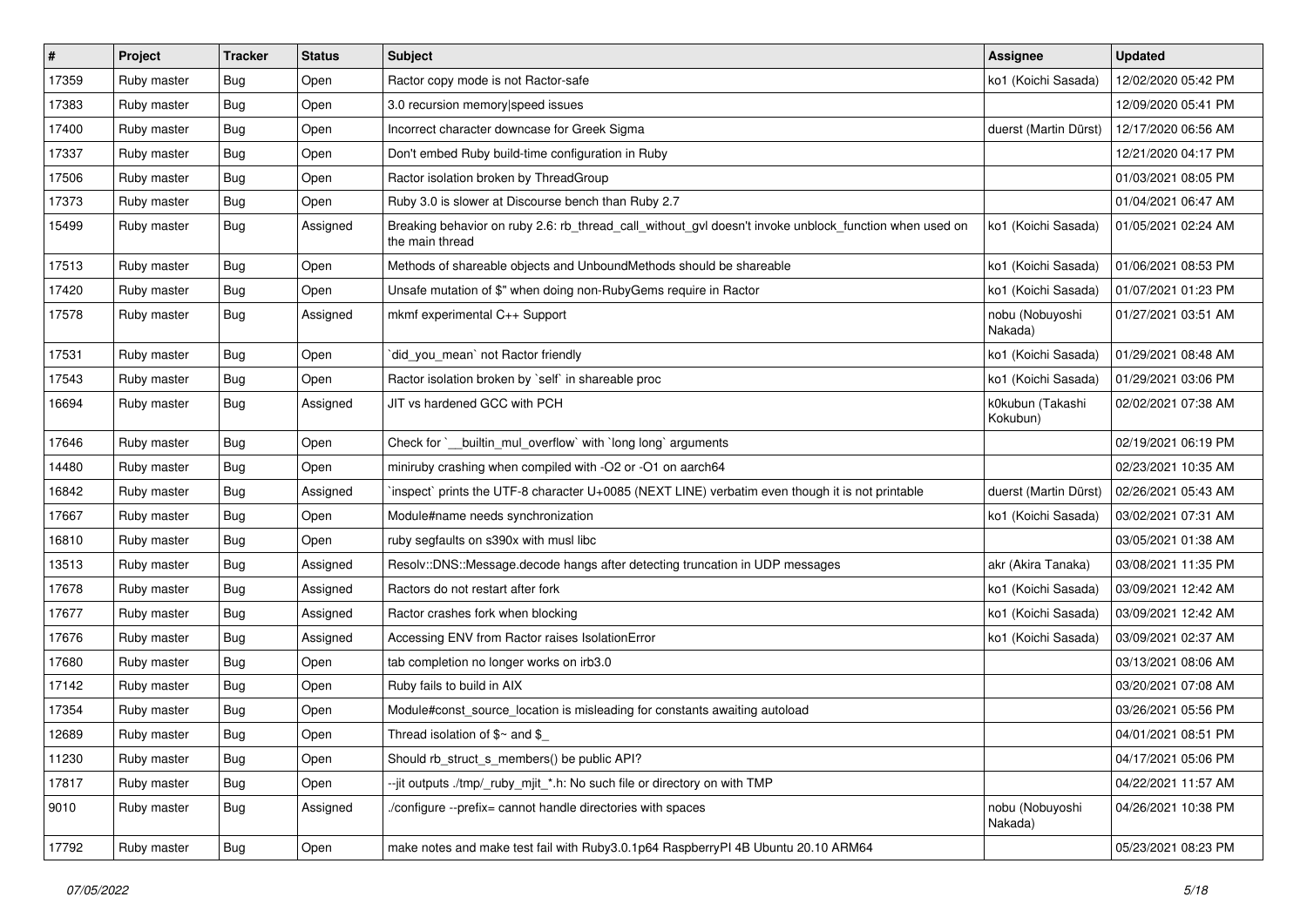| #     | <b>Project</b> | <b>Tracker</b> | <b>Status</b> | <b>Subject</b>                                                                                                          | <b>Assignee</b>               | <b>Updated</b>      |
|-------|----------------|----------------|---------------|-------------------------------------------------------------------------------------------------------------------------|-------------------------------|---------------------|
| 17926 | Ruby master    | Bug            | Open          | spec/ruby/core/file/atime spec.rb: a random failing test on Travis ppc64le                                              |                               | 06/02/2021 04:35 PM |
| 13298 | Ruby master    | Bug            | Assigned      | mingw SEGV TestEnumerable#test_callcc                                                                                   | nobu (Nobuyoshi<br>Nakada)    | 06/04/2021 03:41 AM |
| 17925 | Ruby master    | Bug            | Open          | Pattern matching syntax using semicolon one-line                                                                        |                               | 06/04/2021 03:08 PM |
| 17989 | Ruby master    | Bug            | Open          | Case insensitive Regexps do not handle characters with overlapping case foldings                                        |                               | 06/15/2021 11:43 AM |
| 17990 | Ruby master    | Bug            | Open          | Inconsistent behavior of Regexp quantifiers over characters with complex case foldings                                  |                               | 06/15/2021 11:59 AM |
| 16951 | Ruby master    | Bug            | Assigned      | Consistently referer dependencies                                                                                       | hsbt (Hiroshi<br>SHIBATA)     | 06/17/2021 06:15 AM |
| 17999 | Ruby master    | Bug            | Open          | TestMethod#test_zsuper intermittent timeout error on raspbian10-aarch64 CI                                              |                               | 06/18/2021 01:33 AM |
| 14582 | Ruby master    | Bug            | Open          | Unable to use `method entry` and `method return` tracing probes since 2.5                                               |                               | 06/18/2021 06:08 PM |
| 18009 | Ruby master    | <b>Bug</b>     | Open          | Regexps \w and \W with /i option and /u option produce inconsistent results under nested negation and<br>intersection   |                               | 06/28/2021 09:09 AM |
| 18010 | Ruby master    | Bug            | Open          | Character class with single character gets case-folded with following string                                            |                               | 06/28/2021 09:30 AM |
| 18012 | Ruby master    | <b>Bug</b>     | Open          | Case-insensitive character classes can only match multiple code points when top-level character class is<br>not negated |                               | 06/29/2021 08:35 AM |
| 18013 | Ruby master    | <b>Bug</b>     | Open          | Unexpected results when mxiing negated character classes and case-folding                                               |                               | 06/29/2021 12:05 PM |
| 17931 | Ruby master    | <b>Bug</b>     | Open          | Compile fails setup option nodynamic                                                                                    |                               | 07/07/2021 08:51 AM |
| 15993 | Ruby master    | Bug            | Open          | 'require' doesn't work if there are Cyrillic chars in the path to Ruby dir                                              |                               | 07/09/2021 04:08 PM |
| 17664 | Ruby master    | Bug            | Assigned      | Behavior of sockets changed in Ruby 3.0 to non-blocking                                                                 | ioquatix (Samuel<br>Williams) | 07/12/2021 10:28 AM |
| 18002 | Ruby master    | <b>Bug</b>     | Open          | s390x: Tests failing without LC_ALL env                                                                                 | jaruga (Jun Aruga)            | 07/12/2021 04:30 PM |
| 18058 | Ruby master    | Bug            | Open          | 3.1.0-dev with MJIT enabled Zlib::BufError during `gem install`                                                         | k0kubun (Takashi<br>Kokubun)  | 08/02/2021 08:31 PM |
| 16836 | Ruby master    | Bug            | Assigned      | configure-time LDFLAGS leak into ruby pkg-config file                                                                   | nobu (Nobuyoshi<br>Nakada)    | 08/14/2021 09:10 AM |
| 13864 | Ruby master    | Bug            | Assigned      | Rinda multicast test failures due to missing default route                                                              | seki (Masatoshi Seki)         | 08/17/2021 07:16 AM |
| 18080 | Ruby master    | Bug            | Open          | Syntax error on one-line pattern matching                                                                               |                               | 08/18/2021 12:38 AM |
| 18036 | Ruby master    | Bug            | Open          | Pthread fibers become invalid on fork - different from normal fibers.                                                   | ioquatix (Samuel<br>Williams) | 08/19/2021 07:05 AM |
| 15428 | Ruby master    | Bug            | Open          | Refactor Proc#>> and #<<                                                                                                |                               | 08/20/2021 06:31 PM |
| 18129 | Ruby master    | Bug            | Open          | Ractor-incompatible global variables can be accessed through alias                                                      |                               | 08/23/2021 10:08 PM |
| 17722 | Ruby master    | Bug            | Open          | define method with shareable results in "defined in a different Ractor"                                                 |                               | 08/24/2021 12:03 PM |
| 16492 | Ruby master    | <b>Bug</b>     | Open          | TestBugReporter#test_bug_reporter_add test failures                                                                     | jaruga (Jun Aruga)            | 08/24/2021 01:12 PM |
| 18131 | Ruby master    | Bug            | Open          | addr2line.c: Some inlined functions mistakenly shown                                                                    |                               | 08/24/2021 07:59 PM |
| 18144 | Ruby master    | Bug            | Open          | Timeout not working while regular expression match is running                                                           |                               | 09/02/2021 07:08 AM |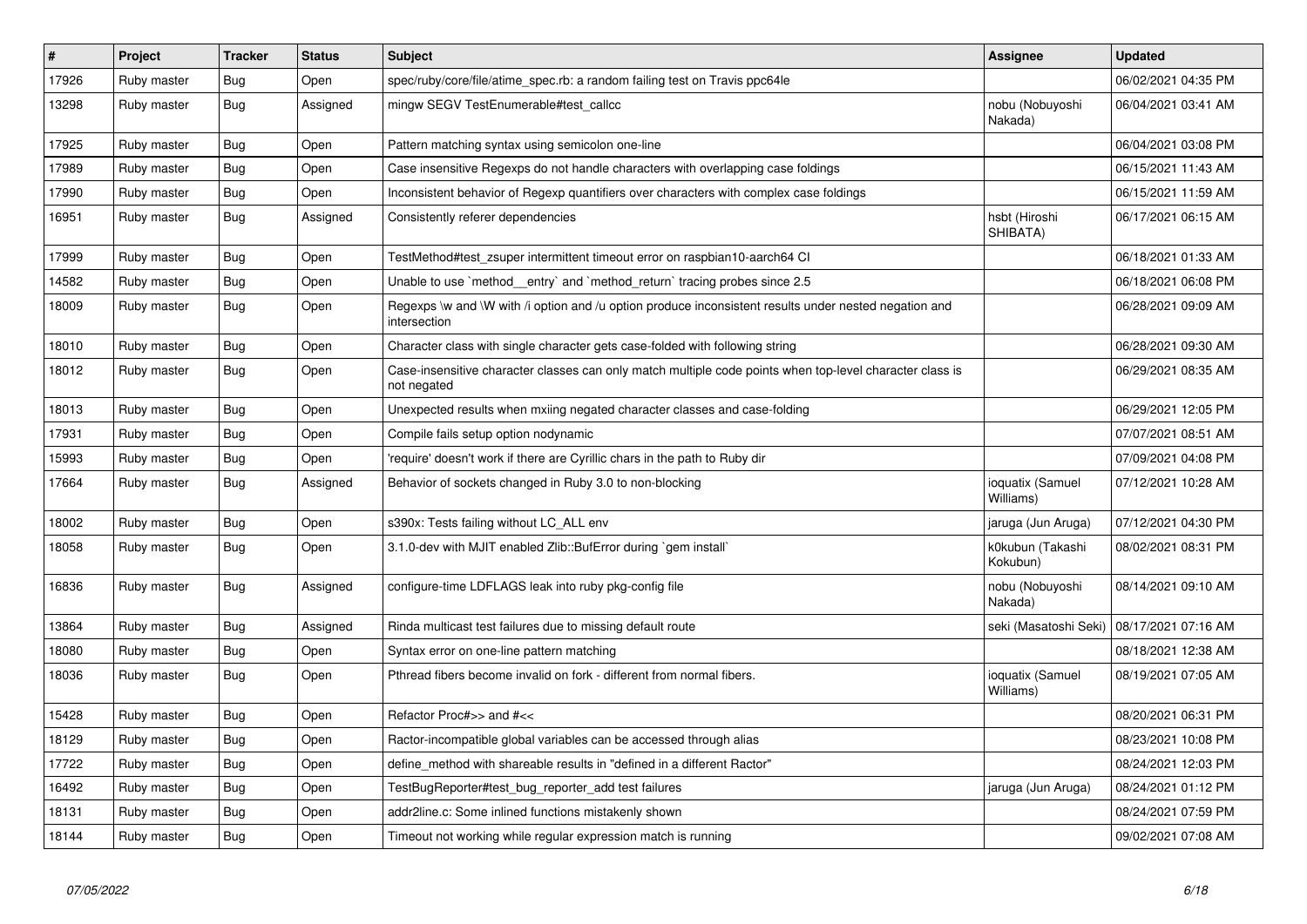| #     | Project     | Tracker    | <b>Status</b> | Subject                                                                                                                                                             | <b>Assignee</b>              | <b>Updated</b>      |
|-------|-------------|------------|---------------|---------------------------------------------------------------------------------------------------------------------------------------------------------------------|------------------------------|---------------------|
| 18142 | Ruby master | Bug        | Assigned      | Segmentation fault with Ruby 3.0.2                                                                                                                                  | k0kubun (Takashi<br>Kokubun) | 09/02/2021 07:43 AM |
| 18152 | Ruby master | <b>Bug</b> | Open          | Fix theoretical bug with signals $+$ qsort                                                                                                                          |                              | 09/08/2021 03:38 PM |
| 17878 | Ruby master | <b>Bug</b> | Open          | bootstraptest/test_ractor.rb:224 a random failing test with "The outgoing-port is already closed<br>(Ractor::ClosedError)"                                          |                              | 09/13/2021 01:10 PM |
| 17617 | Ruby master | <b>Bug</b> | Open          | When a Ractor's incoming port is closed, Ractor.receive_if does not raise Ractor::ClosedError, but instead<br>blocks indefinitely                                   | ko1 (Koichi Sasada)          | 09/14/2021 01:40 AM |
| 17624 | Ruby master | <b>Bug</b> | Open          | Ractor, receive is not thread-safe                                                                                                                                  | ko1 (Koichi Sasada)          | 09/14/2021 01:40 AM |
| 18119 | Ruby master | <b>Bug</b> | Open          | Ractor crashes when instantiating classes                                                                                                                           | ko1 (Koichi Sasada)          | 09/14/2021 01:42 AM |
| 18186 | Ruby master | <b>Bug</b> | Open          | SEGV with system command - MinGW?                                                                                                                                   |                              | 09/22/2021 03:20 PM |
| 10416 | Ruby master | <b>Bug</b> | Open          | Create mechanism for updating of Unicode data files downstreams when we want                                                                                        | nobu (Nobuyoshi<br>Nakada)   | 10/08/2021 06:40 AM |
| 17774 | Ruby master | <b>Bug</b> | Open          | Quantified empty group causes regex to fail                                                                                                                         |                              | 10/13/2021 04:43 PM |
| 17146 | Ruby master | <b>Bug</b> | Open          | Queue operations are allowed after it is frozen                                                                                                                     |                              | 10/20/2021 08:32 PM |
| 18258 | Ruby master | <b>Bug</b> | Open          | Ractor.shareable? can be slow and mutates internal object flags.                                                                                                    | ko1 (Koichi Sasada)          | 10/21/2021 08:58 AM |
| 18255 | Ruby master | <b>Bug</b> | Open          | ioctl zeroes the last buffer byte                                                                                                                                   |                              | 10/25/2021 08:13 AM |
| 12436 | Ruby master | <b>Bug</b> | Assigned      | newline argument of File.open seems not respected on Windows                                                                                                        | nobu (Nobuyoshi<br>Nakada)   | 10/25/2021 09:07 AM |
| 16497 | Ruby master | Bug        | Assigned      | StringIO#internal_encoding is broken (more severely in 2.7)                                                                                                         | nobu (Nobuyoshi<br>Nakada)   | 10/26/2021 04:31 PM |
| 18269 | Ruby master | Bug        | Open          | trace_opt_not and trace_opt_regexpmatch2 insns are indistinguishable                                                                                                |                              | 11/12/2021 07:44 AM |
| 18338 | Ruby master | <b>Bug</b> | Open          | Encoding.default_external = Encoding::UTF_16BE may add a wrongly-encoded string to<br>\$LOADED_FEATURES                                                             |                              | 11/15/2021 07:32 AM |
| 18359 | Ruby master | Bug        | Open          | [Windows MinGW] warning Please include winsock2.h before windows.h                                                                                                  |                              | 11/23/2021 05:07 PM |
| 17478 | Ruby master | <b>Bug</b> | Assigned      | Ruby3.0 is slower than Ruby2.7.2 when parsing a large CSV file                                                                                                      | kou (Kouhei Sutou)           | 11/24/2021 05:12 AM |
| 16776 | Ruby master | Bug        | Assigned      | Regression in coverage library                                                                                                                                      | ko1 (Koichi Sasada)          | 11/24/2021 07:26 AM |
| 18337 | Ruby master | <b>Bug</b> | Assigned      | Ruby allows zero-width characters in identifiers                                                                                                                    | duerst (Martin Dürst)        | 11/24/2021 09:13 AM |
| 13671 | Ruby master | <b>Bug</b> | Assigned      | Regexp with lookbehind and case-insensitivity raises RegexpError only on strings with certain characters                                                            | duerst (Martin Dürst)        | 11/30/2021 04:42 AM |
| 17516 | Ruby master | <b>Bug</b> | Assigned      | forking in a ractor causes Ruby to crash                                                                                                                            | ko1 (Koichi Sasada)          | 11/30/2021 05:26 AM |
| 18034 | Ruby master | Bug        | Assigned      | Segmentation fault fiddle with `--enable-bundled-libffi` and macOS                                                                                                  | kou (Kouhei Sutou)           | 11/30/2021 07:39 AM |
| 18355 | Ruby master | Bug        | Assigned      | require("pathname") within rack application chnages behaviors of Pathname methods, such as absolute?(),<br>when there are two versions of 'pathname' gem installed. | hsbt (Hiroshi<br>SHIBATA)    | 11/30/2021 08:01 AM |
| 18379 | Ruby master | <b>Bug</b> | Open          | [CI] Windows mingw/ucrt - test-all timeout failures                                                                                                                 |                              | 12/02/2021 02:23 AM |
| 14090 | Ruby master | <b>Bug</b> | Assigned      | TestGc#test_interrupt_in_finalizer` fails very rarely                                                                                                               | ko1 (Koichi Sasada)          | 12/02/2021 07:24 PM |
| 17998 | Ruby master | Bug        | Assigned      | ractor: process hanging (with ractors initialized, but not being used)                                                                                              | ko1 (Koichi Sasada)          | 12/02/2021 08:17 PM |
| 18073 | Ruby master | Bug        | Open          | test/ruby/test_jit.rb: "error: invalid use of ' builtin_va_arg_pack ()" on Ruby 2.7.4 on gcc 4.8.5                                                                  |                              | 12/03/2021 03:04 PM |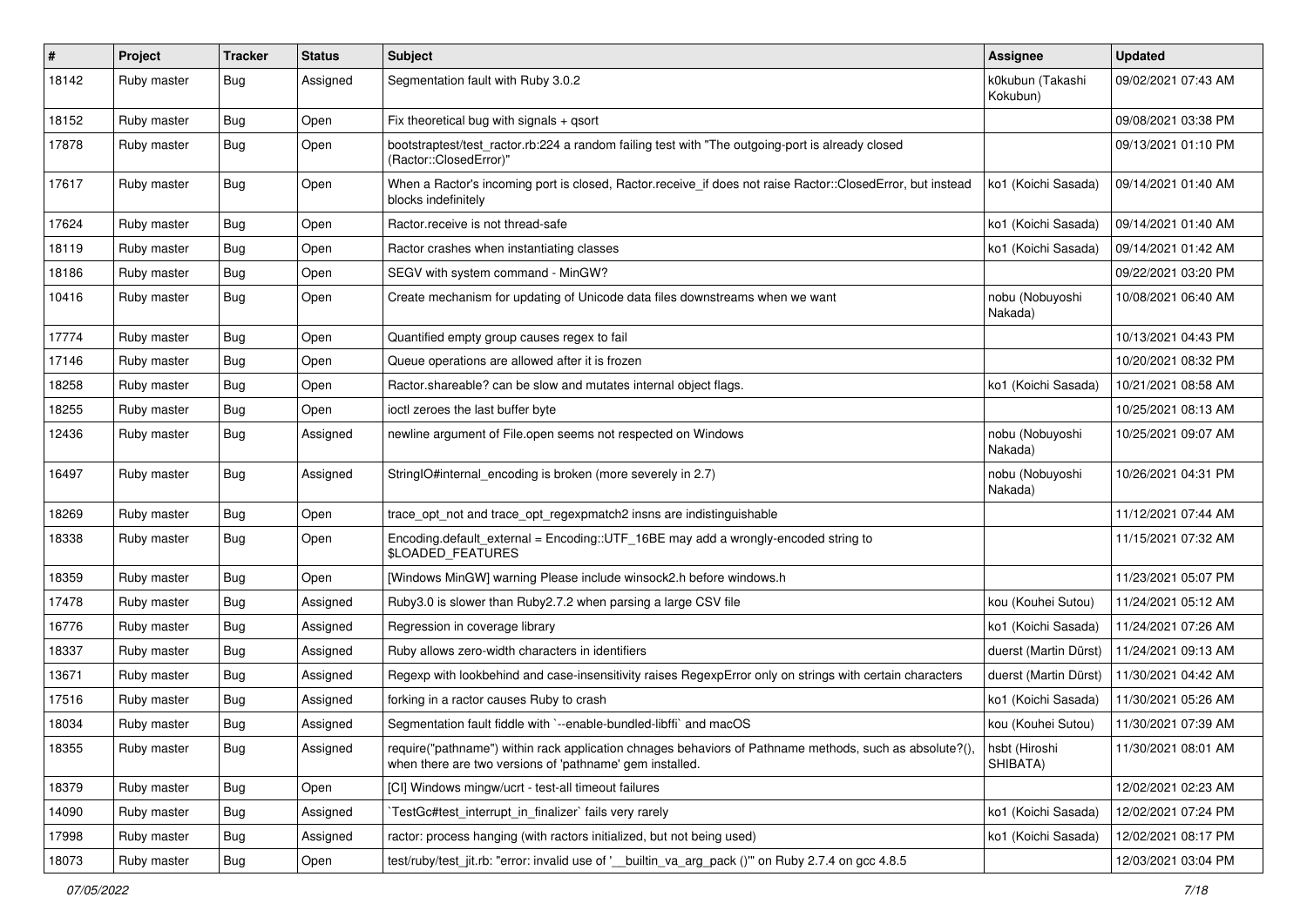| $\pmb{\#}$ | Project     | <b>Tracker</b> | <b>Status</b> | Subject                                                                                                     | Assignee                     | <b>Updated</b>      |
|------------|-------------|----------------|---------------|-------------------------------------------------------------------------------------------------------------|------------------------------|---------------------|
| 18393      | Ruby master | Bug            | Open          | TestReadline#test_interrupt_in_other_thread fails on armv7hl                                                |                              | 12/07/2021 02:03 PM |
| 16920      | Ruby master | <b>Bug</b>     | Open          | TestThread#test_signal_at_join fails on aarch64                                                             |                              | 12/07/2021 02:17 PM |
| 17799      | Ruby master | <b>Bug</b>     | Open          | Seg fault in rb_class_clear_method_cache                                                                    |                              | 12/09/2021 05:39 AM |
| 18024      | Ruby master | <b>Bug</b>     | Assigned      | Ractor crashes when connections are closed in multiple Ractors                                              | ko1 (Koichi Sasada)          | 12/14/2021 04:41 PM |
| 18381      | Ruby master | Bug            | Assigned      | Default vs Bundled gems                                                                                     | hsbt (Hiroshi<br>SHIBATA)    | 12/15/2021 11:09 AM |
| 17826      | Ruby master | <b>Bug</b>     | Assigned      | Ractor#take hangs if used in multiple Threads                                                               | ko1 (Koichi Sasada)          | 12/15/2021 01:30 PM |
| 18412      | Ruby master | Bug            | Open          | Segfault in test_ractor.rb                                                                                  |                              | 12/17/2021 04:23 AM |
| 18413      | Ruby master | <b>Bug</b>     | Open          | Segfault in `ripper/lexer.rb`                                                                               |                              | 12/17/2021 04:49 PM |
| 18380      | Ruby master | <b>Bug</b>     | Open          | TestAddressResolve#test_socket_getnameinfo_domain_blocking test failures                                    |                              | 12/21/2021 04:22 PM |
| 18456      | Ruby master | Bug            | Open          | rdoc non-determinism: module includes can be added once or twice to generated .ri                           |                              | 01/01/2022 11:16 PM |
| 18132      | Ruby master | <b>Bug</b>     | Open          | TODO: fix ccan/list thread safety                                                                           |                              | 01/02/2022 08:22 AM |
| 18457      | Ruby master | Bug            | Open          | ruby 2.7.5 fiddle/types.rb use uint32_t but fiddle/cparser.rb lacks uint32_t                                |                              | 01/03/2022 01:00 PM |
| 18454      | Ruby master | Bug            | Open          | YJIT slowing down key Discourse benchmarks                                                                  |                              | 01/04/2022 08:45 AM |
| 18277      | Ruby master | Bug            | Open          | buffer error (Zlib::BufError) in Zlib::Deflate#deflate when using MJIT                                      | k0kubun (Takashi<br>Kokubun) | 01/05/2022 03:04 PM |
| 18473      | Ruby master | Bug            | Open          | Raw data in Socket:: Option#inspect on Amazon Linux 2                                                       |                              | 01/11/2022 02:13 PM |
| 18472      | Ruby master | <b>Bug</b>     | Open          | rb_w32_map_errno is not found on Ruby-3.1.0                                                                 |                              | 01/13/2022 09:59 AM |
| 18492      | Ruby master | <b>Bug</b>     | Open          | 'rb_rescue2' inside 'rb_protect' segfaults on Windows                                                       |                              | 01/14/2022 03:17 PM |
| 18429      | Ruby master | Bug            | Open          | Configure ruby-3.0.3 on Solaris 10 Unknown keyword 'URL' in './ruby.tmp.pc'                                 |                              | 01/18/2022 09:15 PM |
| 18506      | Ruby master | Bug            | Open          | make and make install rebuild items every time unnecessarily - sometimes causing races in parallel installs |                              | 01/21/2022 01:46 PM |
| 18510      | Ruby master | <b>Bug</b>     | Open          | Unexpected waiting for console when starting ruby on windows                                                |                              | 01/23/2022 02:53 PM |
| 18507      | Ruby master | <b>Bug</b>     | Open          | Incorrect target_os detection in configure script                                                           |                              | 01/25/2022 08:57 AM |
| 18518      | Ruby master | <b>Bug</b>     | Open          | NoMemoryError + [FATAL] failed to allocate memory for twice 1 << large                                      |                              | 01/28/2022 01:40 PM |
| 11064      | Ruby master | Bug            | Open          | #singleton_methods for objects with special singleton_class returns an empty array                          |                              | 01/31/2022 05:02 AM |
| 17263      | Ruby master | <b>Bug</b>     | Open          | Fiber context switch degrades with number of fibers, limit on number of fibers                              |                              | 01/31/2022 02:47 PM |
| 18572      | Ruby master | Bug            | Assigned      | Performance regression when invoking refined methods                                                        | ko1 (Koichi Sasada)          | 02/10/2022 12:48 AM |
| 18257      | Ruby master | <b>Bug</b>     | Open          | rb_mRubyVMFrozenCore is broken by GC run                                                                    |                              | 02/10/2022 12:36 PM |
| 18601      | Ruby master | Bug            | Open          | Invalid byte sequences in Big5 encodings                                                                    | duerst (Martin Dürst)        | 02/23/2022 07:59 AM |
| 18169      | Ruby master | Bug            | Assigned      | Local copies of gemified libraries are being released out of sync with their gems                           | hsbt (Hiroshi<br>SHIBATA)    | 02/25/2022 05:40 PM |
| 18476      | Ruby master | Bug            | Open          | Call to require stuck forever after receiving EAGAIN on writev when running with zeus                       |                              | 02/28/2022 02:55 PM |
| 18616      | Ruby master | Bug            | Open          | Error with clang(1) on MacOS due to declspec()                                                              |                              | 03/09/2022 10:50 AM |
| 18580      | Ruby master | Bug            | Open          | Range#include? inconsistency for beginless String ranges                                                    |                              | 03/09/2022 10:22 PM |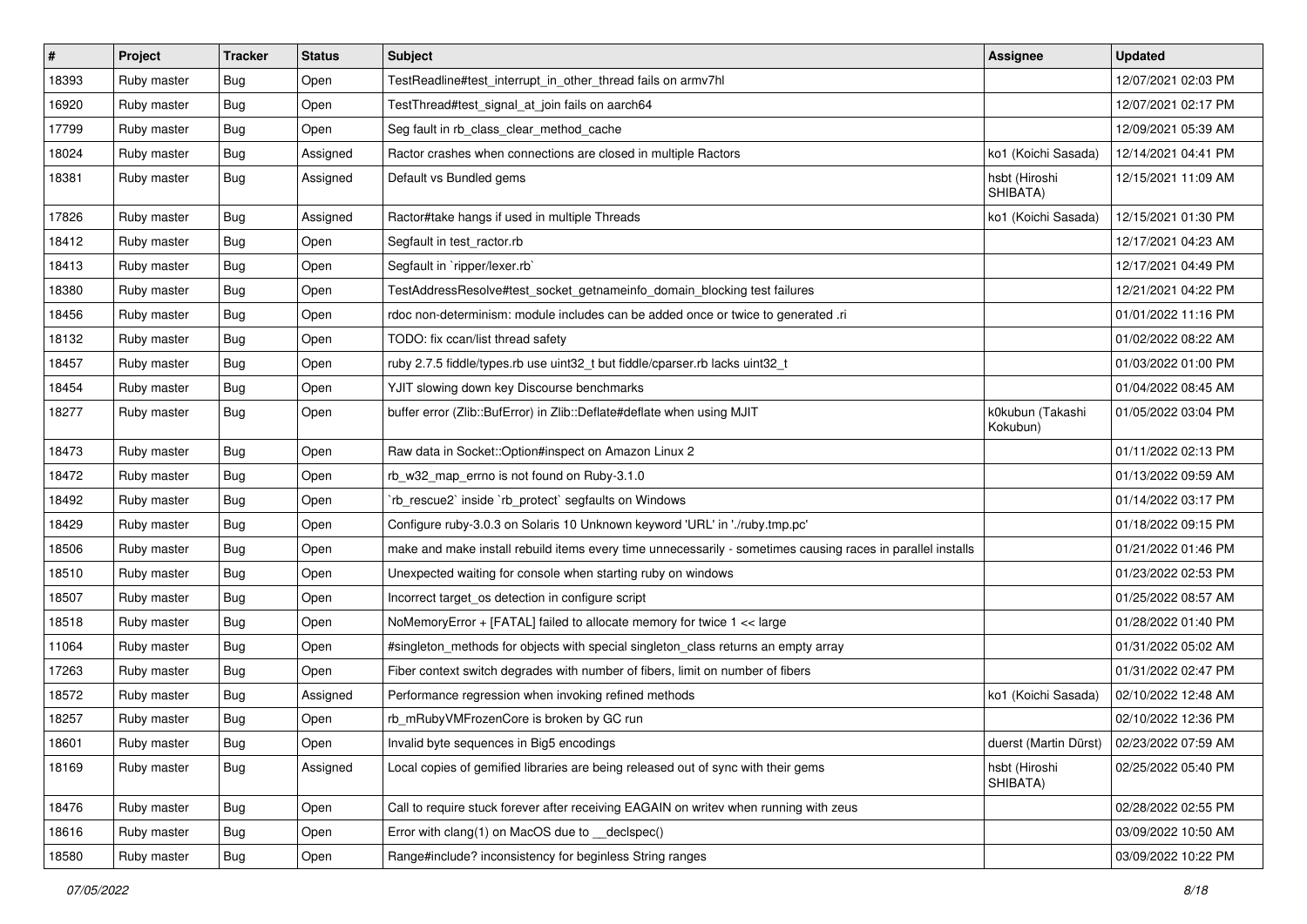| $\vert$ # | Project     | <b>Tracker</b> | <b>Status</b> | <b>Subject</b>                                                                                                      | Assignee                    | <b>Updated</b>      |
|-----------|-------------|----------------|---------------|---------------------------------------------------------------------------------------------------------------------|-----------------------------|---------------------|
| 18623     | Ruby master | <b>Bug</b>     | Open          | make runnable' does not work                                                                                        | nobu (Nobuyoshi<br>Nakada)  | 03/16/2022 01:28 AM |
| 18614     | Ruby master | Bug            | Open          | Error (busy loop) in<br>TestGemCommandsSetupCommand#test_destdir_flag_does_not_try_to_write_to_the_default_gem_home | hsbt (Hiroshi<br>SHIBATA)   | 03/17/2022 01:03 AM |
| 17196     | Ruby master | Bug            | Assigned      | Segmentation Fault with Socket#close in Ractors                                                                     | ko1 (Koichi Sasada)         | 03/20/2022 01:52 PM |
| 18651     | Ruby master | <b>Bug</b>     | Open          | oob access in CP51932 -> CP50220 transcoder                                                                         | akr (Akira Tanaka)          | 03/23/2022 01:17 PM |
| 18553     | Ruby master | <b>Bug</b>     | Open          | Memory leak on compiling method call with kwargs                                                                    | ko1 (Koichi Sasada)         | 03/23/2022 09:34 PM |
| 18661     | Ruby master | Bug            | Open          | Net::HTTP behavior changed between 2.6 and 3.1 on windows.                                                          |                             | 03/25/2022 01:57 PM |
| 18666     | Ruby master | <b>Bug</b>     | Open          | No rule to make target 'yaml/yaml.h', needed by 'api.o'                                                             | hsbt (Hiroshi<br>SHIBATA)   | 03/29/2022 11:17 AM |
| 18396     | Ruby master | Bug            | Open          | An unexpected "hash value omission" syntax error when without parentheses call expr follows                         |                             | 03/29/2022 09:58 PM |
| 18247     | Ruby master | <b>Bug</b>     | Open          | weird results for `Array#slice` or `Array#[]` with argument of type `Enumerator::ArithmeticSequence`                |                             | 03/30/2022 11:05 PM |
| 18605     | Ruby master | <b>Bug</b>     | Open          | Fails to run on (newer) 32bit Windows with ucrt                                                                     |                             | 04/01/2022 07:52 AM |
| 18674     | Ruby master | <b>Bug</b>     | Open          | Build failure `make up` with WSL2                                                                                   |                             | 04/01/2022 08:51 AM |
| 18455     | Ruby master | <b>Bug</b>     | Open          | IO#close` has poor performance and difficult to understand semantics.                                               |                             | 04/04/2022 02:02 AM |
| 18686     | Ruby master | Bug            | Open          | Regexp supporting unexpected age properties in Ruby < 3.2                                                           |                             | 04/08/2022 06:52 PM |
| 18733     | Ruby master | Bug            | Open          | Ruby GC problems cause performance issue with Ractor                                                                |                             | 04/15/2022 09:13 AM |
| 18727     | Ruby master | Bug            | Assigned      | Make failed on x86_64-cygwin (LoadError)                                                                            | peterzhu2118 (Peter<br>Zhu) | 04/16/2022 05:15 AM |
| 18738     | Ruby master | Bug            | Open          | IRB can't recognize heredoc after words                                                                             |                             | 04/18/2022 12:00 AM |
| 18743     | Ruby master | Bug            | Open          | Enumerator#next / peek re-use each others stacktraces                                                               |                             | 04/19/2022 02:42 PM |
| 18677     | Ruby master | Bug            | Assigned      | BigDecimal#power (**) returns FloatDomainError when passing an infinite parameter                                   | mrkn (Kenta Murata)         | 04/20/2022 02:04 AM |
| 18567     | Ruby master | <b>Bug</b>     | Open          | Depending on default gems in stdlib gems when not needed considered harmful                                         | hsbt (Hiroshi<br>SHIBATA)   | 04/21/2022 04:45 PM |
| 18622     | Ruby master | Bug            | Open          | const_get still looks in Object, while lexical constant lookup no longer does                                       |                             | 04/22/2022 11:26 AM |
| 18737     | Ruby master | <b>Bug</b>     | Open          | Windows 'require' is case independent                                                                               |                             | 04/22/2022 06:18 PM |
| 18731     | Ruby master | Bug            | Open          | Parallel test-all sometimes does not run at all some tests                                                          |                             | 04/23/2022 12:58 PM |
| 18133     | Ruby master | <b>Bug</b>     | Assigned      | LTO: TestGCCompact#test_ast_compacts segfaults on i686                                                              |                             | 04/23/2022 04:19 PM |
| 18740     | Ruby master | Bug            | Open          | Use of rightward assignment changes line number needed for line-targeted TracePoint                                 |                             | 04/27/2022 09:56 AM |
| 18759     | Ruby master | Bug            | Open          | snapshot-ruby_2_7: test failure on macos-12                                                                         |                             | 04/28/2022 12:18 AM |
| 18758     | Ruby master | Bug            | Open          | Ruby fails to build on M1 Mac when x86 Homebrew is installed                                                        |                             | 04/28/2022 03:19 PM |
| 18760     | Ruby master | <b>Bug</b>     | Open          | Ractors vs "skynet" microbenchmark                                                                                  |                             | 05/02/2022 11:36 PM |
| 18764     | Ruby master | <b>Bug</b>     | Open          | Build Error when Using msys2-mingw64 and Ruby 3.2                                                                   |                             | 05/10/2022 06:48 AM |
| 18763     | Ruby master | <b>Bug</b>     | Open          | The configure option "--with-openssl-dir" has lower precedence than pkg-config                                      |                             | 05/11/2022 11:39 AM |
| 18784     | Ruby master | <b>Bug</b>     | Open          | FileUtils.rm_f`and `FileUtils.rm_rf` should not mask exceptions                                                     |                             | 05/16/2022 09:04 AM |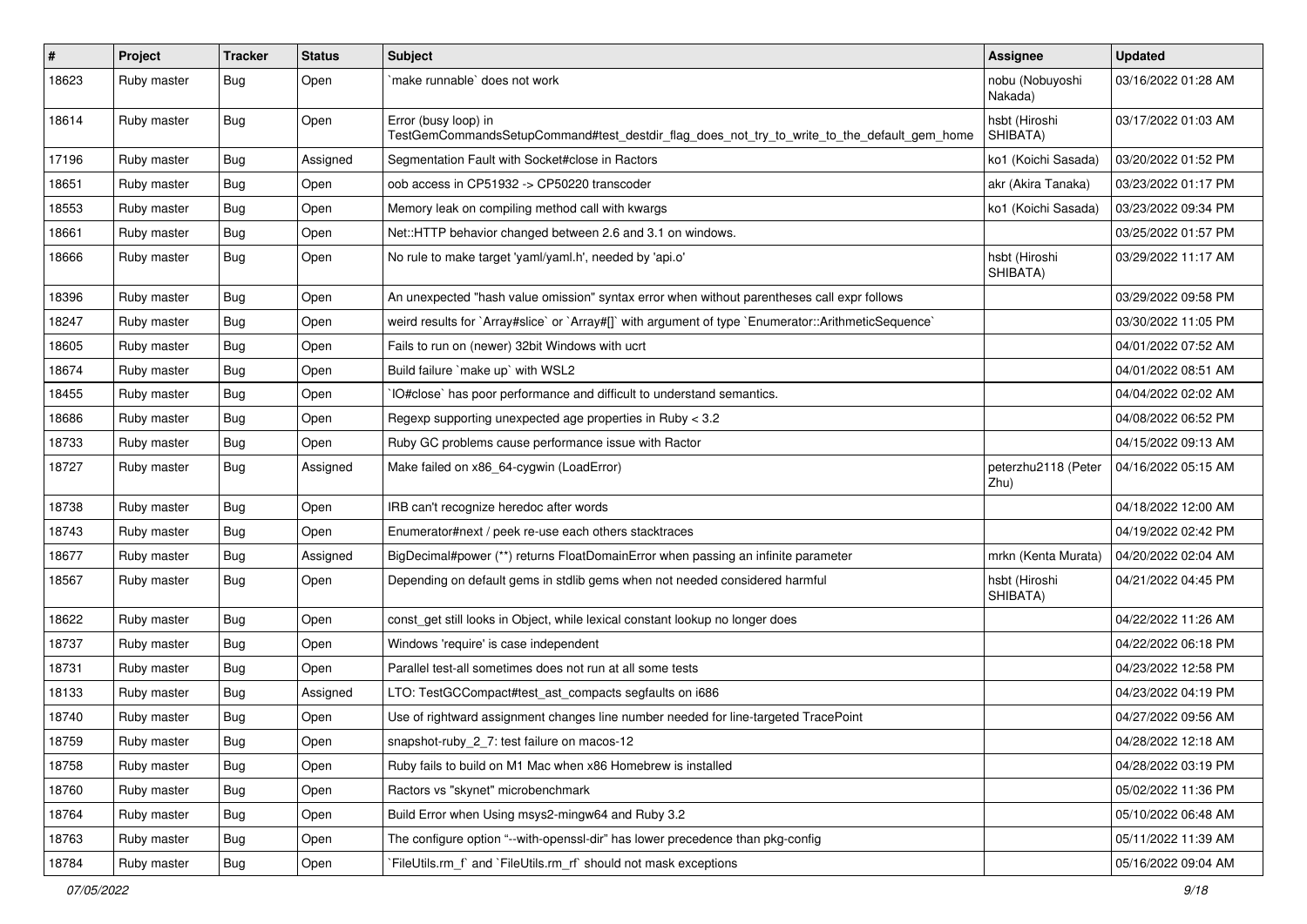| $\vert$ # | Project     | <b>Tracker</b> | <b>Status</b> | Subject                                                                                                           | <b>Assignee</b>               | <b>Updated</b>      |
|-----------|-------------|----------------|---------------|-------------------------------------------------------------------------------------------------------------------|-------------------------------|---------------------|
| 18789     | Ruby master | Bug            | Open          | make test-bundled-gems failed after make install                                                                  |                               | 05/18/2022 01:01 AM |
| 18751     | Ruby master | <b>Bug</b>     | Open          | Regression on master for Method#== when comparing public with private method                                      |                               | 05/18/2022 01:27 AM |
| 18782     | Ruby master | Bug            | Open          | Race conditions in autoload when loading the same feature with multiple threads.                                  |                               | 05/18/2022 09:22 PM |
| 18783     | Ruby master | <b>Bug</b>     | Open          | OptionParser should recognize "-" as an optional argument                                                         |                               | 05/19/2022 12:15 AM |
| 9409      | Ruby master | <b>Bug</b>     | Open          | Cygwin I "filesystem" I encoding IIIIIIIIIIIII                                                                    | cruby-cygwin                  | 05/19/2022 08:20 AM |
| 11840     | Ruby master | Bug            | Open          | Error with "make check" on Cygwin                                                                                 | cruby-cygwin                  | 05/19/2022 08:20 AM |
| 12442     | Ruby master | <b>Bug</b>     | Assigned      | TestArgf#test_textmode fails on cygwin                                                                            | cruby-cygwin                  | 05/19/2022 08:20 AM |
| 12444     | Ruby master | Bug            | Assigned      | Segmentation fault when running TestException#test_machine_stackoverflow on cygwin                                | cruby-cygwin                  | 05/19/2022 08:20 AM |
| 12445     | Ruby master | <b>Bug</b>     | Assigned      | Testing TestIO#test_open_fifo_does_not_block_other_threads results in deadlock on cygwin                          | cruby-cygwin                  | 05/19/2022 08:20 AM |
| 12506     | Ruby master | <b>Bug</b>     | Assigned      | On cygwin, Feature #5994 does not work                                                                            | cruby-cygwin                  | 05/19/2022 08:20 AM |
| 13999     | Ruby master | Bug            | Assigned      | Cygwin DDD ripper_state_lex.rb DDDDDDD                                                                            | cruby-cygwin                  | 05/19/2022 08:20 AM |
| 15097     | Ruby master | <b>Bug</b>     | Open          | Gem install fails on Ruby 2.5.1 with Cygwin (get_dns_server_list undefined)                                       | cruby-cygwin                  | 05/19/2022 08:20 AM |
| 15334     | Ruby master | <b>Bug</b>     | Open          | child_info_fork::abort: address space needed by 'emoji_iso2022_kddi.so' on cygwin                                 | cruby-cygwin                  | 05/19/2022 08:20 AM |
| 17882     | Ruby master | <b>Bug</b>     | Assigned      | bootstraptest/test_ractor.rb:224 segfaults on Cygwin                                                              | cruby-cygwin                  | 05/19/2022 08:20 AM |
| 17996     | Ruby master | <b>Bug</b>     | Open          | Cygwin: thread + pipe behavior since Ruby 2.6                                                                     | cruby-cygwin                  | 05/19/2022 08:20 AM |
| 16829     | Ruby master | Bug            | Open          | Exceptions raised from within an enumerated method lose part of their stacktrace                                  |                               | 05/20/2022 07:25 PM |
| 18797     | Ruby master | <b>Bug</b>     | Open          | Third argument to Regexp.new is a bit broken                                                                      |                               | 05/23/2022 10:11 AM |
| 18799     | Ruby master | Bug            | Open          | Refinement#import_methods vs attr_reader                                                                          |                               | 05/25/2022 06:50 AM |
| 18804     | Ruby master | Bug            | Open          | Invalid line number for putnil instruction                                                                        |                               | 05/25/2022 09:22 AM |
| 18805     | Ruby master | <b>Bug</b>     | Open          | IO::Buffer is inconsistent when returning a string from an empty buffer                                           |                               | 05/25/2022 12:45 PM |
| 18678     | Ruby master | <b>Bug</b>     | Open          | Crash on Mac - vm_call0_cfunc_with_frame                                                                          |                               | 05/26/2022 05:40 PM |
| 18286     | Ruby master | <b>Bug</b>     | Open          | Universal arm64/x86_84 binary built on an x86_64 machine segfaults/is killed on arm64                             |                               | 05/26/2022 09:45 PM |
| 18444     | Ruby master | Bug            | Open          | Trapped TSTP causes a locking deadlock in 3.0.3 onward                                                            |                               | 05/26/2022 10:29 PM |
| 18608     | Ruby master | <b>Bug</b>     | Open          | require': cannot load such file -- ripper (LoadError) after `make distclean`                                      |                               | 05/27/2022 04:10 AM |
| 18810     | Ruby master | <b>Bug</b>     | Open          | Make `Kernel#p` interruptable.                                                                                    | ioquatix (Samuel<br>Williams) | 05/30/2022 12:44 AM |
| 18658     | Ruby master | Bug            | Open          | Need openssl 3 support for Ubuntu 22.04 (Ruby 2.7.x and 3.0.x)                                                    | rhenium (Kazuki<br>Yamaguchi) | 05/30/2022 08:06 PM |
| 18790     | Ruby master | <b>Bug</b>     | Assigned      | cannot load such file -- digest (LoadError)                                                                       | hsbt (Hiroshi<br>SHIBATA)     | 06/06/2022 12:41 AM |
| 18770     | Ruby master | <b>Bug</b>     | Open          | Inconsistent behavior of IO/StringIO's each methods when called with nil as a separator, limit and chomp:<br>true |                               | 06/06/2022 05:38 PM |
| 18818     | Ruby master | <b>Bug</b>     | Open          | SEGV (Fiber scheduler?)                                                                                           | ioquatix (Samuel<br>Williams) | 06/06/2022 06:31 PM |
| 18795     | Ruby master | Bug            | Open          | Verbose GC debug output with -DRGENGC DEBUG=5 causes a crash                                                      |                               | 06/08/2022 08:24 AM |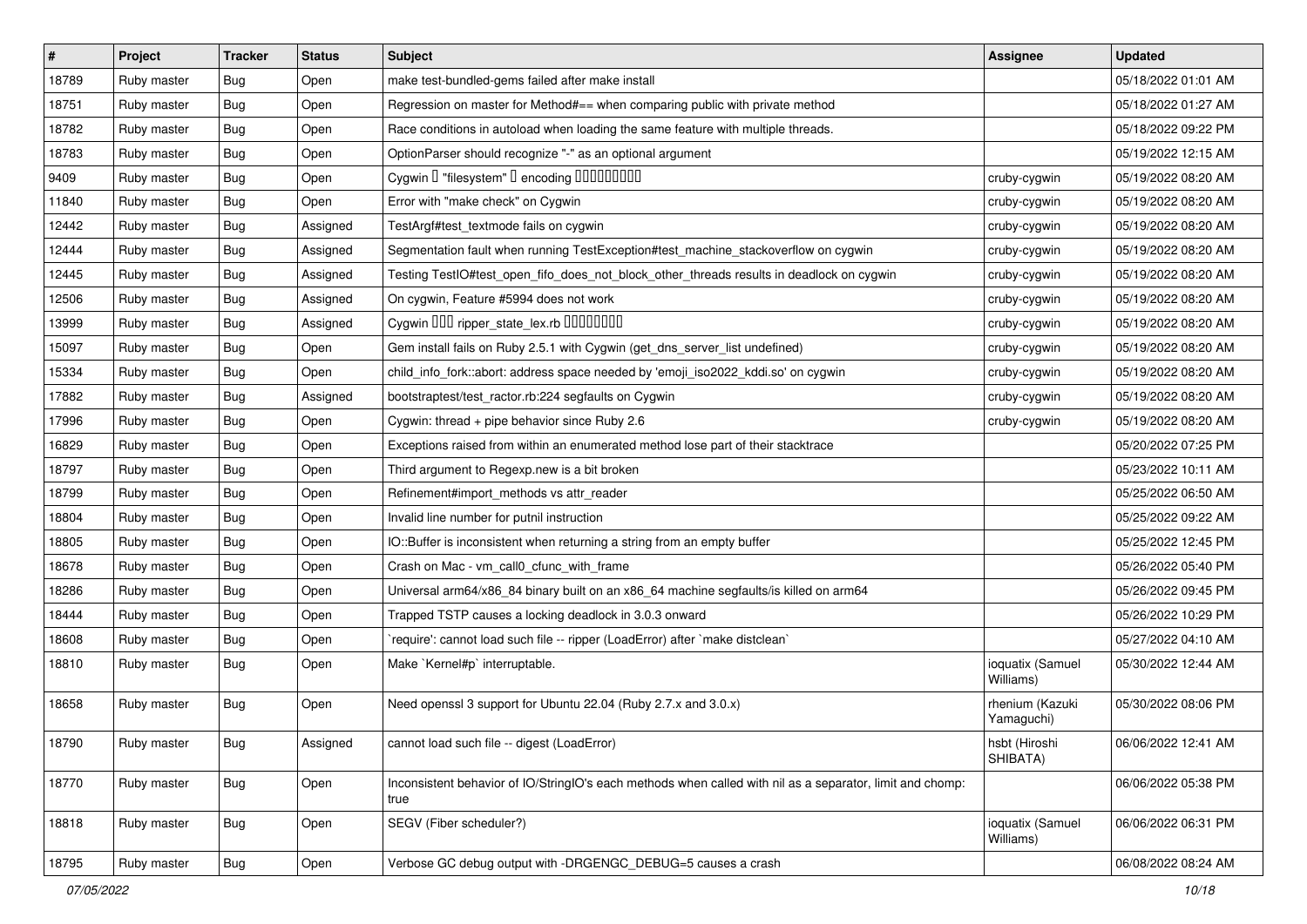| #     | Project     | <b>Tracker</b> | <b>Status</b> | <b>Subject</b>                                                                                                     | <b>Assignee</b>              | <b>Updated</b>      |
|-------|-------------|----------------|---------------|--------------------------------------------------------------------------------------------------------------------|------------------------------|---------------------|
| 18796 | Ruby master | Bug            | Open          | GC compaction gets stuck on Mac OS when a debugger is attached                                                     |                              | 06/08/2022 08:25 AM |
| 18464 | Ruby master | <b>Bug</b>     | Assigned      | RUBY_INTERNAL_EVENT_NEWOBJ tracepoint causes an interpreter crash when combined with Ractors                       | ko1 (Koichi Sasada)          | 06/08/2022 08:25 AM |
| 18657 | Ruby master | Bug            | Open          | IRB raises exception when stdout is a pipe                                                                         |                              | 06/08/2022 03:34 PM |
| 14607 | Ruby master | <b>Bug</b>     | Assigned      | Fix use of the rb_profile_frames start parameter                                                                   | ko1 (Koichi Sasada)          | 06/09/2022 06:12 AM |
| 18435 | Ruby master | <b>Bug</b>     | Open          | Calling `protected` on ancestor method changes result of `instance_methods(false)`                                 |                              | 06/09/2022 10:23 AM |
| 18768 | Ruby master | Bug            | Open          | Inconsistent behavior of IO, StringIO and String each_line methods when return paragraph and chomp: true<br>passed |                              | 06/10/2022 03:46 PM |
| 17995 | Ruby master | Bug            | Open          | Slow down when mjit and Ractor are being used at same time                                                         | k0kubun (Takashi<br>Kokubun) | 06/11/2022 04:02 AM |
| 18816 | Ruby master | Bug            | Open          | Ractor segfaulting MacOS 12.4 (aarch64 / M1 processor)                                                             |                              | 06/13/2022 01:46 PM |
| 8445  | Ruby master | Bug            | Assigned      | IO.open and IO#set_enconding does not support :fallback option                                                     | akr (Akira Tanaka)           | 06/14/2022 06:02 AM |
| 18780 | Ruby master | <b>Bug</b>     | Open          | Incorrect binding receiver for C API rb_eval_string()                                                              |                              | 06/15/2022 12:14 AM |
| 18281 | Ruby master | <b>Bug</b>     | Open          | Ruby 3.1.0: gem uninstall -alx fails to uninstall debug                                                            |                              | 06/16/2022 01:08 AM |
| 18826 | Ruby master | <b>Bug</b>     | Open          | Symbol#to proc inconsistent, sometimes calls private methods                                                       |                              | 06/16/2022 07:27 AM |
| 18837 | Ruby master | <b>Bug</b>     | Open          | Not possible to evaluate expression with numbered parameters in it                                                 |                              | 06/17/2022 12:48 PM |
| 18767 | Ruby master | <b>Bug</b>     | Open          | IO.foreach hangs up when passes limit=0                                                                            |                              | 06/18/2022 02:56 AM |
| 18842 | Ruby master | Bug            | Open          | Ruby's Resolv library does not handle correctly the `NODATA` case                                                  |                              | 06/19/2022 05:39 PM |
| 18808 | Ruby master | <b>Bug</b>     | Assigned      | Cannot compile ruby 3.1.2 on powerpc64le-linux without disabling the jit features                                  | k0kubun (Takashi<br>Kokubun) | 06/20/2022 10:40 AM |
| 18061 | Ruby master | Bug            | Open          | Execshield test: libruby.so.N.N.N: FAIL: property-note test because no .note.gnu.property section found            |                              | 06/22/2022 07:58 AM |
| 18880 | Ruby master | Bug            | Open          | IO#sysread on Windows does not validate arguments                                                                  |                              | 06/26/2022 04:26 PM |
| 18878 | Ruby master | <b>Bug</b>     | Open          | parse.y: Foo::Bar {} is inconsistently rejected                                                                    |                              | 06/28/2022 03:38 AM |
| 18883 | Ruby master | Bug            | Open          | parse.y: trailing comma cannot coexist with star                                                                   |                              | 06/28/2022 07:25 AM |
| 18886 | Ruby master | Bug            | Open          | Struct aref and aset don't trigger any tracepoints.                                                                | ko1 (Koichi Sasada)          | 06/29/2022 06:05 AM |
| 18887 | Ruby master | <b>Bug</b>     | Open          | documentation for protected methods                                                                                |                              | 06/29/2022 08:08 AM |
| 17679 | Ruby master | <b>Bug</b>     | Assigned      | Ractor incoming channel can consume unlimited resources                                                            | ko1 (Koichi Sasada)          | 06/30/2022 10:49 AM |
| 18794 | Ruby master | <b>Bug</b>     | Open          | Windows - intermittent SEGV TestObjSpace#test_reachable_objects_during_iteration                                   |                              | 06/30/2022 11:13 PM |
| 18892 | Ruby master | Bug            | Open          | ARGF lineno starts from 2 when the file has shebang                                                                |                              | 07/02/2022 06:11 AM |
| 18890 | Ruby master | I Bug          | Open          | parse.y: pattern label is newline-sensitive if it is dynamic                                                       |                              | 07/03/2022 05:59 AM |
| 18893 | Ruby master | <b>Bug</b>     | Open          | Don't redefine memcpy(3)                                                                                           | shyouhei (Shyouhei<br>Urabe) | 07/05/2022 01:00 AM |
| 7981  | Ruby master | Feature        | Open          | ruby does not respect --                                                                                           |                              | 02/28/2013 02:49 PM |
| 8083  | Ruby master | Feature        | Assigned      | Exit status is limited to one-byte values which is invalid for Windows                                             | cruby-windows                | 03/14/2013 08:26 PM |
| 8184  | Ruby master | Feature        | Open          | Avoid the creation of meaningless ranges (nil, false, true)                                                        |                              | 03/29/2013 11:16 PM |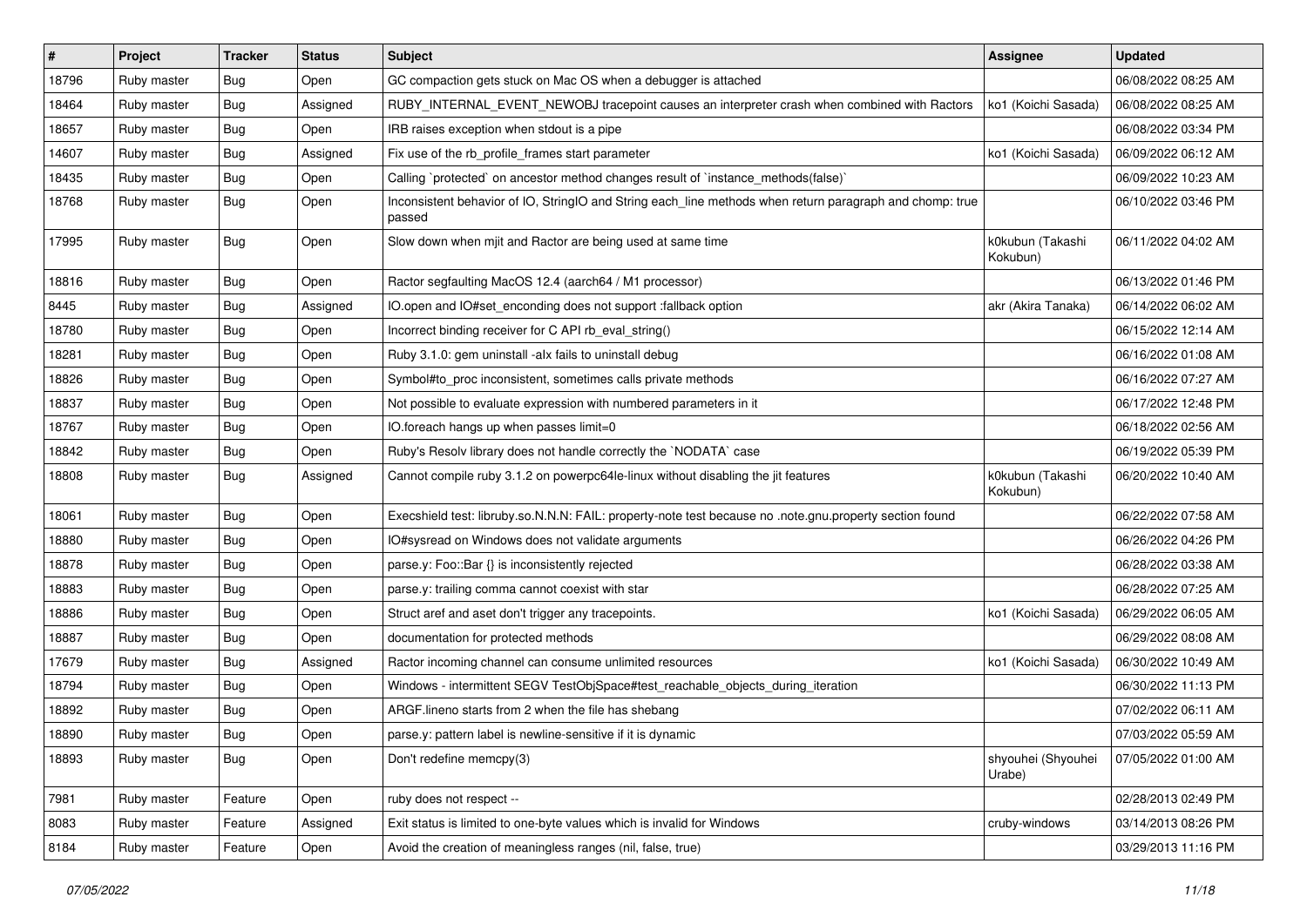| $\sharp$ | Project     | Tracker | <b>Status</b> | Subject                                                                                   | Assignee                               | <b>Updated</b>      |
|----------|-------------|---------|---------------|-------------------------------------------------------------------------------------------|----------------------------------------|---------------------|
| 8232     | Ruby master | Feature | Open          | Rudiments of abstract algebra in Ruby                                                     | matz (Yukihiro<br>Matsumoto)           | 04/09/2013 01:47 AM |
| 8223     | Ruby master | Feature | Open          | Make Matrix more omnivorous.                                                              | marcandre<br>(Marc-Andre<br>Lafortune) | 04/09/2013 03:42 AM |
| 8321     | Ruby master | Feature | Open          | Ripper: I would like coordinates for keywords                                             |                                        | 05/10/2013 07:01 PM |
| 8404     | Ruby master | Feature | Open          | virtual, hooked or read only global variabels for ruby only code too                      |                                        | 05/14/2013 09:19 PM |
| 8452     | Ruby master | Feature | Open          | Kernel#otherwise to rewrite code like (obj    default obj).do smth                        |                                        | 05/26/2013 08:41 PM |
| 8449     | Ruby master | Feature | Open          | Array#ary_plus always returns an array                                                    | nobu (Nobuyoshi<br>Nakada)             | 06/02/2013 04:23 PM |
| 8478     | Ruby master | Feature | Open          | The hash returned by Enumerable#group_by should have an empty array for its default value | matz (Yukihiro<br>Matsumoto)           | 06/04/2013 03:56 PM |
| 8494     | Ruby master | Feature | Open          | Safe method for defensive copies. alternative to 'dup'                                    |                                        | 06/05/2013 04:26 PM |
| 8506     | Ruby master | Feature | Open          | Object#iter_for / Object#to_iter                                                          |                                        | 06/10/2013 05:21 PM |
| 8598     | Ruby master | Feature | Open          | Expose information whether a timezone offset has been explicitly set on DateTime object   |                                        | 07/03/2013 08:27 PM |
| 8614     | Ruby master | Feature | Open          | Object#singleton_class with a block                                                       |                                        | 07/12/2013 10:14 AM |
| 8688     | Ruby master | Feature | Open          | #sprintf should accept strings as keys                                                    |                                        | 07/26/2013 02:33 AM |
| 8714     | Ruby master | Feature | Open          | Non-interpolated regular expression literal                                               |                                        | 08/02/2013 08:00 PM |
| 8663     | Ruby master | Feature | Open          | Officialy alias ArgumentError to ArgError                                                 | matz (Yukihiro<br>Matsumoto)           | 08/09/2013 07:42 PM |
| 7518     | Ruby master | Feature | Assigned      | Fiddle::Pointer#to_str and Fiddle::Pointer#to_int should be removed                       | tenderlovemaking<br>(Aaron Patterson)  | 08/15/2013 04:56 AM |
| 8786     | Ruby master | Feature | Open          | Process.clock_gettime(:realtime)                                                          |                                        | 08/15/2013 10:33 PM |
| 8827     | Ruby master | Feature | Open          | A method that flips the receiver and the first argument                                   |                                        | 08/29/2013 05:59 AM |
| 8862     | Ruby master | Feature | Open          | getoptlong to accept user-provided commandline                                            |                                        | 09/04/2013 09:53 PM |
| 8967     | Ruby master | Feature | Open          | add uninclude and unextend method                                                         |                                        | 09/30/2013 02:18 PM |
| 8959     | Ruby master | Feature | Assigned      | Allow top level prepend                                                                   | nobu (Nobuyoshi<br>Nakada)             | 10/16/2013 03:22 AM |
| 9070     | Ruby master | Feature | Open          | Introduce `---` as synonym of `end` keyword                                               | matz (Yukihiro<br>Matsumoto)           | 11/02/2013 03:23 AM |
| 9095     | Ruby master | Feature | Open          | Allow `Symbol#to proc` to take arguments                                                  |                                        | 11/10/2013 04:25 AM |
| 9111     | Ruby master | Feature | Open          | Encoding-free String comparison                                                           |                                        | 11/21/2013 04:35 PM |
| 9174     | Ruby master | Feature | Open          | value receiving block for Hash#has_key?                                                   |                                        | 11/29/2013 06:33 AM |
| 9260     | Ruby master | Feature | Open          | make FileUtils.rm_rf raise on errors                                                      |                                        | 12/19/2013 12:27 AM |
| 9445     | Ruby master | Feature | Open          | Support emitting 1.9 Symbol keyword Hash syntax when pretty printing Hashes               |                                        | 01/24/2014 06:01 AM |
| 9522     | Ruby master | Feature | Open          | Float("NaN"), Float("Infinity")                                                           |                                        | 02/16/2014 05:36 AM |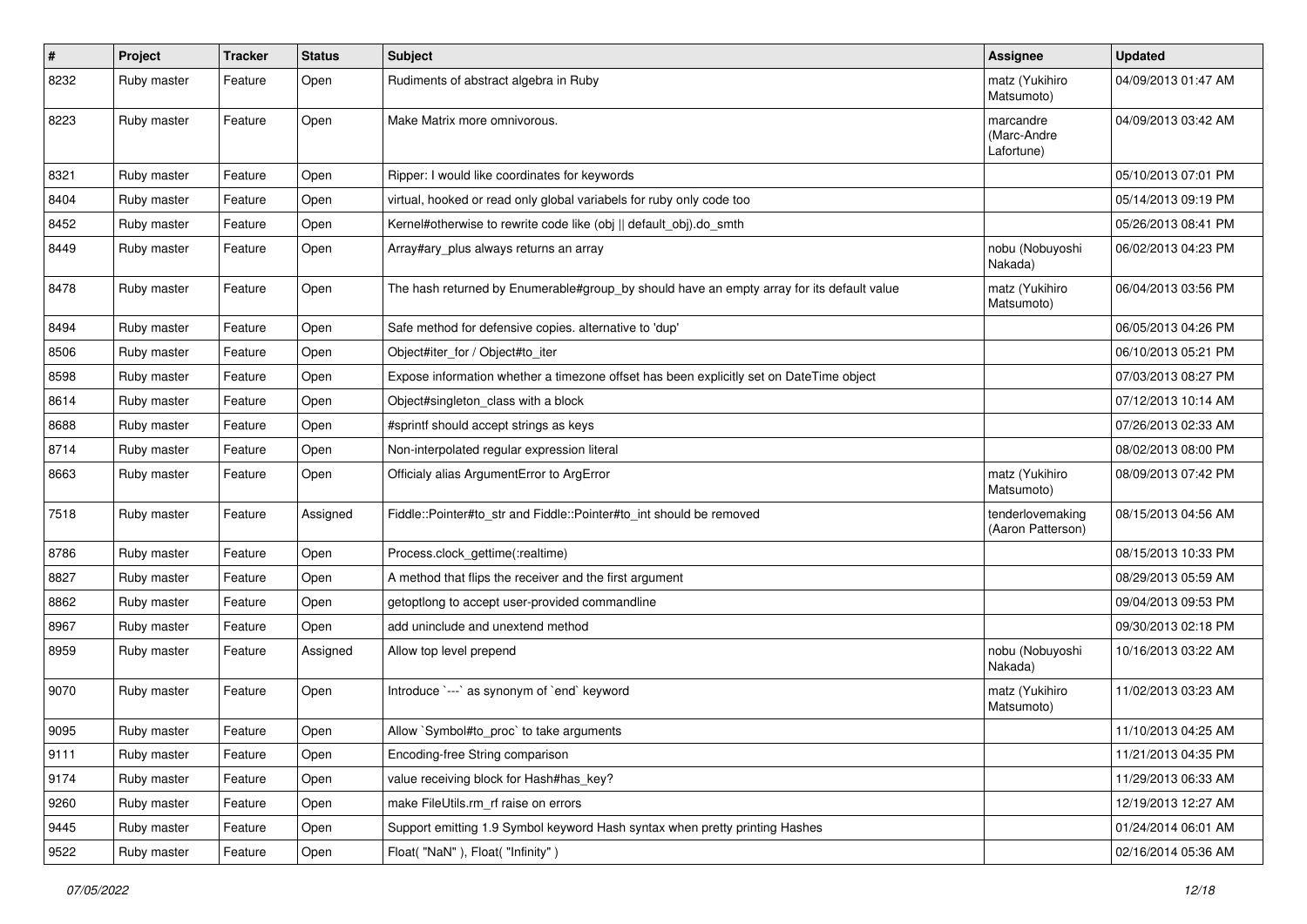| $\vert$ # | Project     | <b>Tracker</b> | <b>Status</b> | <b>Subject</b>                                                                               | <b>Assignee</b>              | <b>Updated</b>      |
|-----------|-------------|----------------|---------------|----------------------------------------------------------------------------------------------|------------------------------|---------------------|
| 9553      | Ruby master | Feature        | Open          | Make argument validation routine of a method an object                                       |                              | 02/22/2014 07:58 AM |
| 9556      | Ruby master | Feature        | Open          | Add HTTP#get block functionality to HTTP.get                                                 |                              | 02/23/2014 05:53 AM |
| 9527      | Ruby master | Feature        | Open          | make Net::HTTP.get_print not only to \$stdout but to an IO as a parameter                    |                              | 02/23/2014 06:04 AM |
| 9585      | Ruby master | Feature        | Open          | Add Object#in? to make ruby easier to read                                                   |                              | 03/15/2014 04:49 PM |
| 9667      | Ruby master | Feature        | Open          | Optimization of FILE_and _dir_                                                               |                              | 03/25/2014 04:48 AM |
| 9557      | Ruby master | Feature        | Open          | Enumerator#next and Enumerator#peek with argument                                            |                              | 04/11/2014 07:00 PM |
| 9755      | Ruby master | Feature        | Assigned      | Thread::Backtrace::Location#defined_class                                                    | ko1 (Koichi Sasada)          | 04/18/2014 09:22 AM |
| 9768      | Ruby master | Feature        | Assigned      | Method that is visible only within a certain module/class                                    | matz (Yukihiro<br>Matsumoto) | 04/25/2014 06:43 AM |
| 9784      | Ruby master | Feature        | Open          | Alias URI#merge to URI#join                                                                  |                              | 04/29/2014 05:42 AM |
| 9807      | Ruby master | Feature        | Open          | String.new with block                                                                        |                              | 05/07/2014 05:54 AM |
| 9853      | Ruby master | Feature        | Open          | Please consider quoted generation of hash like in %h( foo bar bee blaa)                      |                              | 05/19/2014 04:43 PM |
| 9871      | Ruby master | Feature        | Open          | load a ruby library which doesn't have extension                                             |                              | 05/28/2014 10:07 AM |
| 9887      | Ruby master | Feature        | Open          | Add uninclude please                                                                         |                              | 05/31/2014 01:33 PM |
| 9909      | Ruby master | Feature        | Open          | why shouldn't constant lookup check the nesting of module's name                             |                              | 06/07/2014 02:18 AM |
| 9929      | Ruby master | Feature        | Open          | add with default method to Hash                                                              |                              | 06/11/2014 12:08 AM |
| 9953      | Ruby master | Feature        | Open          | set_trace_func values which could be frozen or symbols                                       |                              | 06/19/2014 10:44 PM |
| 10000     | Ruby master | Feature        | Open          | format width and precision with symbol hash                                                  |                              | 07/01/2014 01:25 AM |
| 10051     | Ruby master | Feature        | Open          | nbsp isn't remove with trim                                                                  |                              | 07/17/2014 08:02 AM |
| 10176     | Ruby master | Feature        | Open          | Document how to perform net/http calls in parallel                                           |                              | 08/27/2014 10:46 PM |
| 10215     | Ruby master | Feature        | Open          | prohibit subclassing for classes without allocator in Ruby                                   |                              | 09/08/2014 07:29 AM |
| 10177     | Ruby master | Feature        | Open          | Hash#has_key? and Hash#has_value? should be deprecated                                       |                              | 09/19/2014 06:01 PM |
| 8366      | Ruby master | Feature        | Open          | Exception message take time to execute depending on the instance variables                   |                              | 09/22/2014 06:41 AM |
| 10305     | Ruby master | Feature        | Open          | Method for resolving all autoload statements / Add warning on autoload when used with chroot |                              | 09/29/2014 02:05 PM |
| 10308     | Ruby master | Feature        | Open          | Pipes in Ruby                                                                                |                              | 09/30/2014 11:21 PM |
| 10331     | Ruby master | Feature        | Open          | String#to_r to recognize negative denominators                                               |                              | 10/06/2014 02:44 PM |
| 10332     | Ruby master | Feature        | Open          | Rational literal for mixed fractions                                                         |                              | 10/06/2014 02:55 PM |
| 10343     | Ruby master | Feature        | Open          | Postfix notations for `when` and `else` inside `case` statement                              |                              | 10/08/2014 05:25 PM |
| 10366     | Ruby master | Feature        | Open          | New inspection form for rational                                                             |                              | 10/11/2014 12:50 AM |
| 10327     | Ruby master | Feature        | Open          | Bool/False/True module for '==='                                                             |                              | 10/15/2014 02:42 PM |
| 10404     | Ruby master | Feature        | Open          | Allow individual finalizers to be removed with ObjectSpace.undefine finalizer                | matz (Yukihiro<br>Matsumoto) | 10/20/2014 08:14 AM |
| 10425     | Ruby master | Feature        | Open          | A predicate method to tell if a number is near another                                       |                              | 10/26/2014 01:47 AM |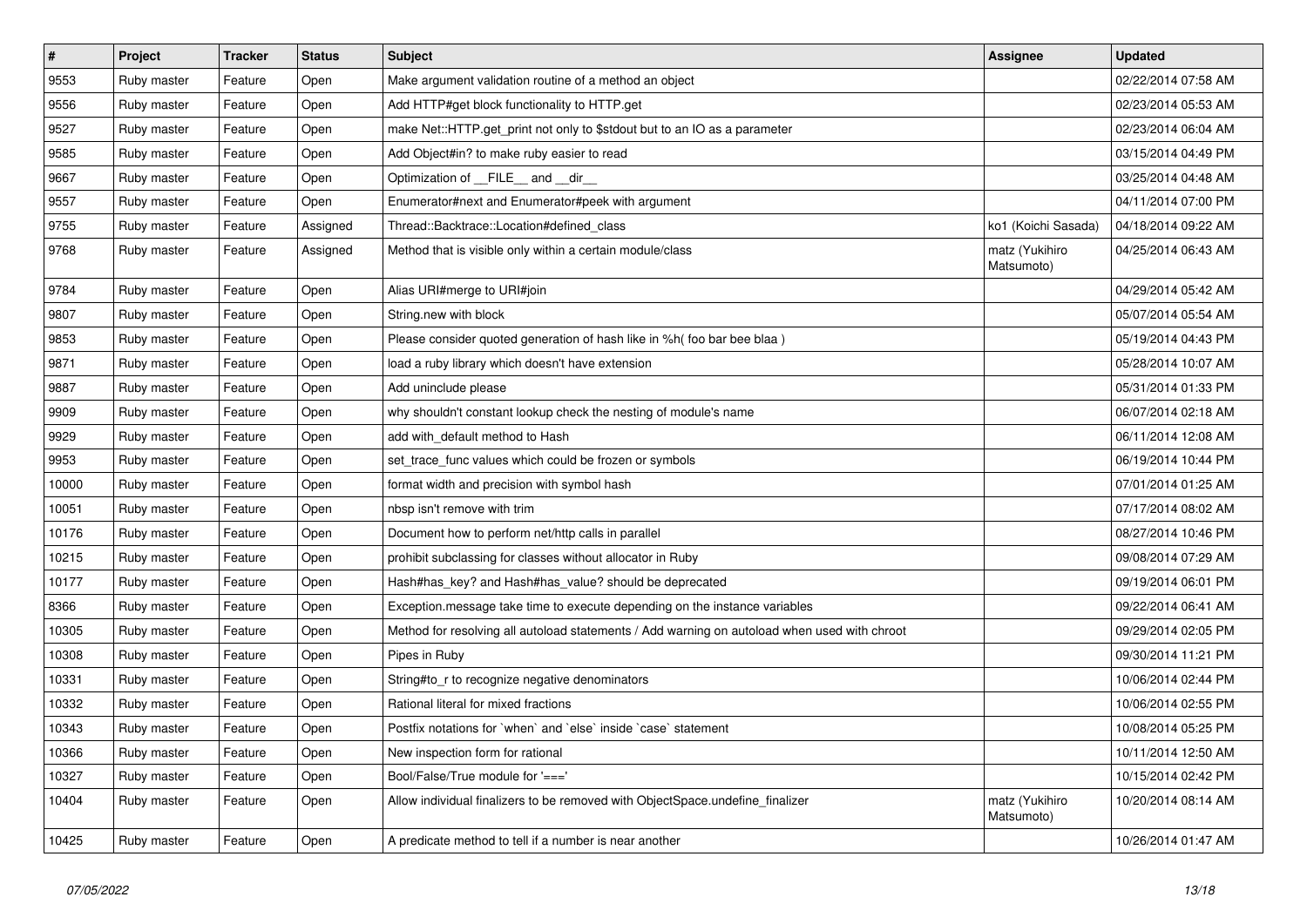| $\pmb{\#}$ | Project     | <b>Tracker</b> | <b>Status</b> | Subject                                                                                                                | <b>Assignee</b>              | <b>Updated</b>      |
|------------|-------------|----------------|---------------|------------------------------------------------------------------------------------------------------------------------|------------------------------|---------------------|
| 9816       | Ruby master | Feature        | Assigned      | 00000000000000000000                                                                                                   | matz (Yukihiro<br>Matsumoto) | 10/28/2014 08:29 AM |
| 10391      | Ruby master | Feature        | Open          | Provide %eISO-8859-1'string \xAA literal' string literals with explicit encoding                                       |                              | 10/28/2014 10:27 AM |
| 10455      | Ruby master | Feature        | Open          | [PATCH 0/n] Combine interface for creating new matrix                                                                  |                              | 10/29/2014 10:17 PM |
| 10474      | Ruby master | Feature        | Open          | [PATCH 1/1] Refactoring math.c (Combined some macros into one macro)                                                   |                              | 11/10/2014 10:29 PM |
| 10175      | Ruby master | Feature        | Open          | There's no reason to prefer Proc.new over Kernel#proc anymore                                                          |                              | 11/10/2014 11:07 PM |
| 10386      | Ruby master | Feature        | Open          | [PATCH 3/3] There is little possibility of using m_sqrt at complex.c                                                   |                              | 11/10/2014 11:10 PM |
| 10505      | Ruby master | Feature        | Open          | [PATCH 2/n] DDDDDDDD./Object#eql? with block. (ja/en)                                                                  |                              | 11/13/2014 05:52 PM |
| 10426      | Ruby master | Feature        | Open          | A predicate to express congruence                                                                                      |                              | 11/14/2014 02:11 AM |
| 10552      | Ruby master | Feature        | Open          | [PATCH] Add Enumerable#frequencies and Enumerable#relative_frequencies                                                 |                              | 11/30/2014 11:56 AM |
| 8566       | Ruby master | Feature        | Open          | [PATCH] Allow to configure additional preludes                                                                         |                              | 12/10/2014 01:13 PM |
| 10589      | Ruby master | Feature        | Open          | [TracePoint API] Make THREAD_{BEGIN, END} events return some context information                                       |                              | 12/11/2014 04:27 PM |
| 10574      | Ruby master | Feature        | Open          | Add String#Ichomp and String.Ichomp!                                                                                   | matz (Yukihiro<br>Matsumoto) | 12/15/2014 04:34 PM |
| 10645      | Ruby master | Feature        | Open          | Consider adding support of .first to MatchData object like MatchData[0]                                                |                              | 12/25/2014 06:50 AM |
| 10683      | Ruby master | Feature        | Open          | fix inconsistent behavior of Kernel.Hash()                                                                             |                              | 01/02/2015 06:00 AM |
| 10663      | Ruby master | Feature        | Open          | Consider adding support for String input to File. methods                                                              |                              | 01/05/2015 12:47 AM |
| 10701      | Ruby master | Feature        | Open          | Class: Array 2 New methods                                                                                             |                              | 01/08/2015 07:21 AM |
| 10729      | Ruby master | Feature        | Open          | Array method to subtract in place                                                                                      |                              | 01/11/2015 02:29 PM |
| 10728      | Ruby master | Feature        | Open          | Warning for Fixnum#size to use RbConfig::SIZEOF['long']                                                                |                              | 01/11/2015 04:23 PM |
| 10481      | Ruby master | Feature        | Assigned      | Add "if" and "unless" clauses to rescue statements                                                                     | matz (Yukihiro<br>Matsumoto) | 01/18/2015 02:46 PM |
| 10770      | Ruby master | Feature        | Open          | chr and ord behavior for ill-formed byte sequences and surrogate code points                                           |                              | 01/22/2015 10:19 AM |
| 10255      | Ruby master | Feature        | Open          | Math.log: check domain of base argument                                                                                |                              | 01/27/2015 02:32 AM |
| 10726      | Ruby master | Feature        | Open          | [PATCH 4/4] * New methods: Set#power                                                                                   |                              | 01/28/2015 07:48 AM |
| 8564       | Ruby master | Feature        | Open          | Extend Module#attr methods                                                                                             |                              | 02/05/2015 07:39 PM |
| 10851      | Ruby master | Feature        | Open          | Introduce Regexp#fetch                                                                                                 |                              | 02/13/2015 11:15 AM |
| 10879      | Ruby master | Feature        | Open          | UnboundMethod#to_proc                                                                                                  |                              | 02/21/2015 07:56 PM |
| 10869      | Ruby master | Feature        | Open          | Add support for option to pre-compile Ruby files                                                                       |                              | 02/23/2015 11:08 AM |
| 10882      | Ruby master | Feature        | Open          | Provide Levenshtein distance implementation as part of stdlib                                                          |                              | 02/26/2015 03:56 PM |
| 10927      | Ruby master | Feature        | Open          | [PATCH] Add default empty string to string replacements                                                                |                              | 03/04/2015 10:49 AM |
| 10863      | Ruby master | Feature        | Open          | allow protected class methods to be callable from instance methods                                                     |                              | 04/01/2015 06:11 PM |
| 11028      | Ruby master | Feature        | Assigned      | standalone running single file (zipped archives of ruby code) running **without installation** using "gem<br>install " | matz (Yukihiro<br>Matsumoto) | 04/04/2015 01:44 AM |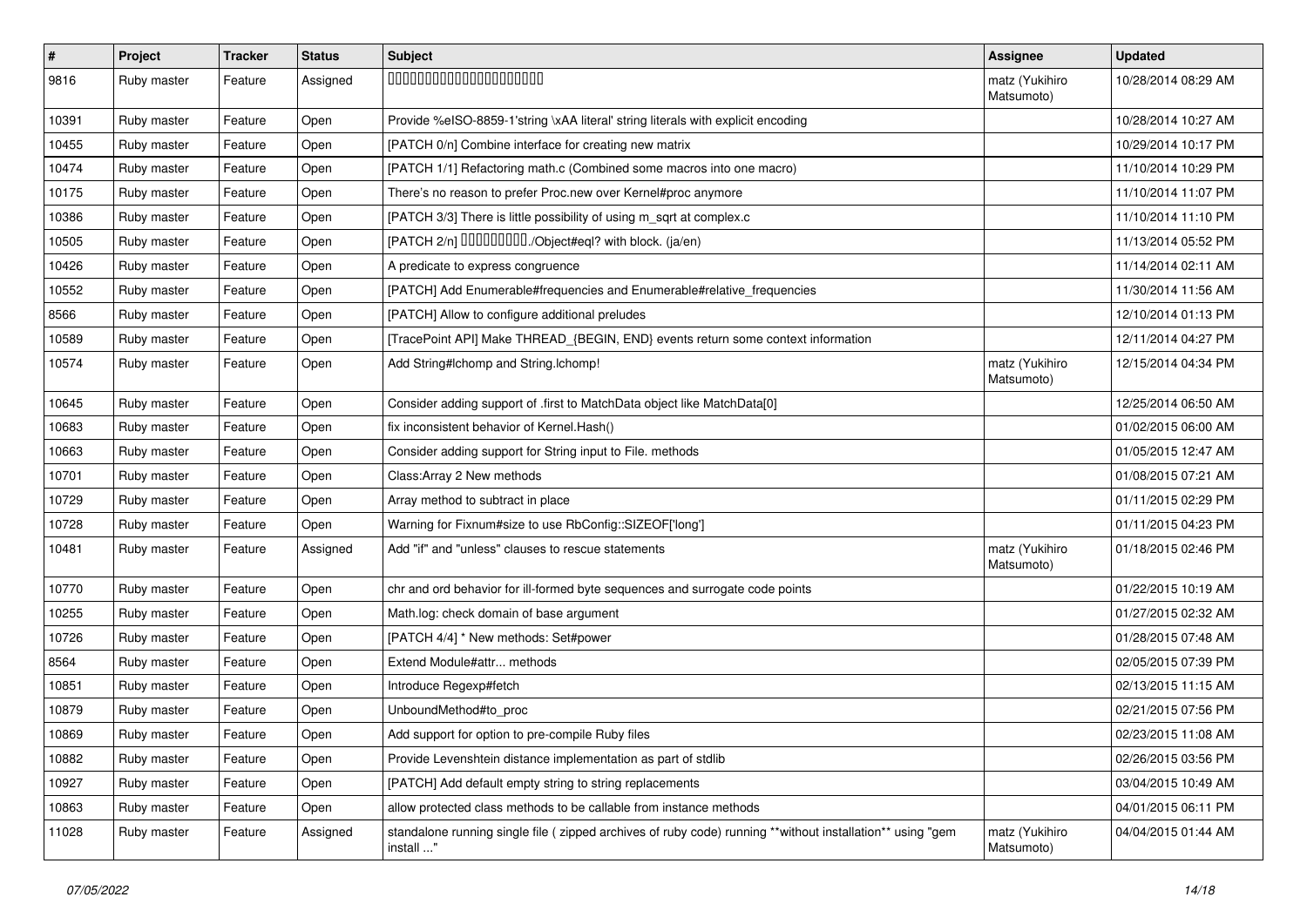| #     | Project     | <b>Tracker</b> | <b>Status</b> | Subject                                                                                                                                    | <b>Assignee</b>              | <b>Updated</b>      |
|-------|-------------|----------------|---------------|--------------------------------------------------------------------------------------------------------------------------------------------|------------------------------|---------------------|
| 10152 | Ruby master | Feature        | Open          | String#strip doesn't remove non-breaking space                                                                                             |                              | 04/12/2015 07:36 PM |
| 11122 | Ruby master | Feature        | Open          | exception-free non-blocking Queue/SizedQueue operations                                                                                    | matz (Yukihiro<br>Matsumoto) | 05/06/2015 08:53 PM |
| 9725  | Ruby master | Feature        | Open          | Do not inspect NameError target object unless verbose                                                                                      |                              | 05/08/2015 02:18 AM |
| 11148 | Ruby master | Feature        | Open          | Add a way to require files, but not raise an exception when the file isn't found                                                           |                              | 05/13/2015 05:57 PM |
| 10782 | Ruby master | Feature        | Assigned      | Patch: Add constants for BigDecimal for ZERO, ONE, TEN                                                                                     | mrkn (Kenta Murata)          | 05/21/2015 08:13 AM |
| 10459 | Ruby master | Feature        | Assigned      | [PATCH] rfc3339 method for Time                                                                                                            | akr (Akira Tanaka)           | 05/21/2015 08:14 AM |
| 10932 | Ruby master | Feature        | Open          | Enabling allocation tracing as early as possible                                                                                           | ko1 (Koichi Sasada)          | 06/13/2015 07:54 AM |
| 11292 | Ruby master | Feature        | Open          | objspace: Dump type of special consts                                                                                                      | tmm1 (Aman<br>Karmani)       | 06/22/2015 04:22 AM |
| 11299 | Ruby master | Feature        | Open          | [PATCH] use Array instead of custom struct for generic ivars                                                                               | normalperson (Eric<br>Wong)  | 06/24/2015 12:38 AM |
| 11305 | Ruby master | Feature        | Open          | [ipaddr] include the IP address in question within the InvalidAddressError exception message                                               |                              | 06/25/2015 04:25 AM |
| 11307 | Ruby master | Feature        | Open          | exception-free non-blocking Queue#pop                                                                                                      | matz (Yukihiro<br>Matsumoto) | 06/25/2015 11:06 PM |
| 11315 | Ruby master | Feature        | Open          | [PATCH] Add Array#^ for parity with other set-like operations.                                                                             |                              | 06/29/2015 05:05 AM |
| 10585 | Ruby master | Feature        | Open          | struct: speedup struct.attr = $v$ for first 10 attributes and struct[:attr] for big structs                                                |                              | 06/30/2015 08:18 PM |
| 11312 | Ruby master | Feature        | Open          | Add Resolv::DNS::Resource::IN::SPF                                                                                                         | akr (Akira Tanaka)           | 07/01/2015 03:26 AM |
| 11309 | Ruby master | Feature        | Open          | Iterator over string matches                                                                                                               |                              | 07/01/2015 08:35 AM |
| 11323 | Ruby master | Feature        | Open          | Documentation update on how uniq works / guarantee of order                                                                                |                              | 07/02/2015 03:34 AM |
| 9918  | Ruby master | Feature        | Open          | Exception#cause should be shown in output and #inspect                                                                                     |                              | 07/13/2015 02:32 PM |
| 11347 | Ruby master | Feature        | Open          | Errors with cause not reported properly to console                                                                                         |                              | 07/15/2015 04:39 PM |
| 10949 | Ruby master | Feature        | Open          | Time is WB unprotected                                                                                                                     |                              | 07/23/2015 05:55 PM |
| 11429 | Ruby master | Feature        | Open          | Local variable assignment via regex ===                                                                                                    |                              | 08/10/2015 11:26 PM |
| 11390 | Ruby master | Feature        | Open          | Allow symbols starting with numbers                                                                                                        | matz (Yukihiro<br>Matsumoto) | 08/14/2015 05:23 AM |
| 11446 | Ruby master | Feature        | Open          | Possible work around for the requirement to supplying arguments like this: .map(&:method, <arguments>)</arguments>                         |                              | 08/14/2015 04:40 PM |
| 11475 | Ruby master | Feature        | Open          | <b>AST</b> transforms                                                                                                                      |                              | 08/21/2015 11:14 AM |
| 8437  | Ruby master | Feature        | Open          | custom operators, unicode                                                                                                                  |                              | 08/30/2015 03:05 AM |
| 11507 | Ruby master | Feature        | Open          | Net::HTTP should use TCP_CORK or TCP_NOPUSH to avoid fragmenting packets                                                                   |                              | 09/04/2015 09:47 AM |
| 9830  | Ruby master | Feature        | Assigned      | Support for GOST private/public keys                                                                                                       |                              | 09/13/2015 03:10 AM |
| 6047  | Ruby master | Feature        | Assigned      | read_all: Grow buffer exponentially in generic case                                                                                        |                              | 09/13/2015 03:19 AM |
| 6133  | Ruby master | Feature        | Assigned      | SSLSocketDshutdownDDDD                                                                                                                     |                              | 09/13/2015 03:22 AM |
| 10179 | Ruby master | Feature        | Open          | Net::HTTP::Get.new("https://google.com").basic_auth(user_name, password) should throw exception<br>stating the need to set use_ssl to true |                              | 09/13/2015 03:25 AM |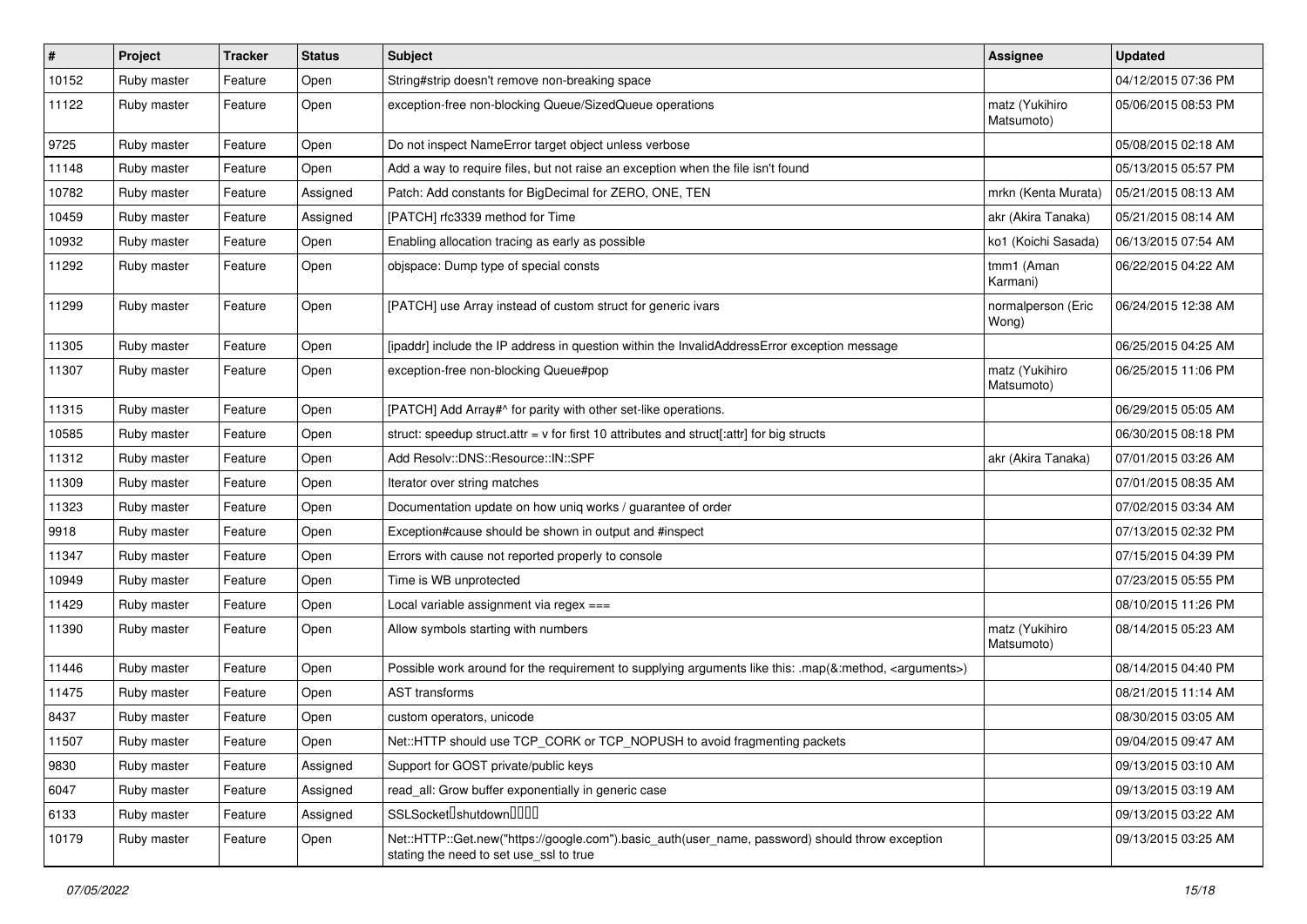| #     | Project     | <b>Tracker</b> | <b>Status</b> | <b>Subject</b>                                                                               | <b>Assignee</b>              | <b>Updated</b>      |
|-------|-------------|----------------|---------------|----------------------------------------------------------------------------------------------|------------------------------|---------------------|
| 9613  | Ruby master | Feature        | Open          | Warn about unsafe ossl ciphers                                                               |                              | 09/13/2015 03:27 AM |
| 10519 | Ruby master | Feature        | Open          | <b>TLS Renegotiation</b>                                                                     |                              | 09/13/2015 03:29 AM |
| 11518 | Ruby master | Feature        | Open          | Queue enhancement - promote! and promote_all!                                                | matz (Yukihiro<br>Matsumoto) | 09/17/2015 08:40 PM |
| 11517 | Ruby master | Feature        | Open          | Queue enhancement - conditional pop                                                          | matz (Yukihiro<br>Matsumoto) | 09/17/2015 09:02 PM |
| 11577 | Ruby master | Feature        | Open          | Add encodeURIComponent compatible API for URI                                                |                              | 10/09/2015 01:40 PM |
| 11583 | Ruby master | Feature        | Open          | Add File#unlink                                                                              |                              | 10/12/2015 05:40 AM |
| 11597 | Ruby master | Feature        | Open          | Add Linux-specific setfsuid(2)/setfsgid(2)                                                   |                              | 10/15/2015 10:08 PM |
| 11415 | Ruby master | Feature        | Open          | autoload with a Proc                                                                         |                              | 10/21/2015 08:38 PM |
| 10181 | Ruby master | Feature        | Open          | New method File.openat()                                                                     |                              | 10/22/2015 12:12 PM |
| 11629 | Ruby master | Feature        | Open          | Implement Enhanced Mail System Status Codes (rfc1893)                                        |                              | 10/28/2015 10:38 AM |
| 11634 | Ruby master | Feature        | Open          | [PATCH] variable.c (rb_global_tbl): convert to id_table                                      |                              | 10/29/2015 08:11 PM |
| 6769  | Ruby master | Feature        | Assigned      | rbinstall.rb: install both src and batch files separetely                                    | nobu (Nobuyoshi<br>Nakada)   | 10/30/2015 12:38 PM |
| 11670 | Ruby master | Feature        | Open          | Show warning to make nested def obsolete                                                     | nobu (Nobuyoshi<br>Nakada)   | 11/09/2015 07:40 AM |
| 11694 | Ruby master | Feature        | Open          | Numeric#nonpositive?, nonnegative?                                                           |                              | 11/16/2015 12:56 AM |
| 11700 | Ruby master | Feature        | Open          | positive flags for reverse lookup to socket                                                  |                              | 11/17/2015 02:48 AM |
| 11710 | Ruby master | Feature        | Open          | [PATCH] Replace Set#merge with Set#merge! and make Set#merge non-mutating.                   | knu (Akinori MUSHA)          | 11/18/2015 07:28 PM |
| 11723 | Ruby master | Feature        | Open          | CGI library should give access to raw request body                                           |                              | 11/20/2015 07:06 PM |
| 11630 | Ruby master | Feature        | Open          | possibility to serialize Proc or Lambda                                                      |                              | 11/23/2015 01:34 PM |
| 11599 | Ruby master | Feature        | Open          | Dump entries of hash in ObjectSpace                                                          | tmm1 (Aman<br>Karmani)       | 11/24/2015 05:52 PM |
| 11588 | Ruby master | Feature        | Open          | Implement structured warnings                                                                |                              | 12/06/2015 08:48 PM |
| 11786 | Ruby master | Feature        | Open          | [PATCH] micro-optimize case dispatch even harder                                             |                              | 12/09/2015 09:58 AM |
| 11781 | Ruby master | Feature        | Open          | Would it be possible to alias .prepend() towards .unshift() for class Array by default?      |                              | 12/09/2015 12:46 PM |
| 11796 | Ruby master | Feature        | Open          | [PATCH] Refactor reduce call get_stat()                                                      |                              | 12/09/2015 02:33 PM |
| 11690 | Ruby master | Feature        | Open          | Update Hash during multiple assignment                                                       |                              | 12/10/2015 12:26 PM |
| 8544  | Ruby master | I Feature      | Open          | OpenURI should open 'file://' URIs                                                           |                              | 12/12/2015 04:30 PM |
| 11817 | Ruby master | Feature        | Open          | map.parallel                                                                                 |                              | 12/15/2015 04:28 AM |
| 10251 | Ruby master | Feature        | Open          | URI: Support wildcards (globbing) in no_proxy                                                |                              | 12/16/2015 05:22 AM |
| 8839  | Ruby master | Feature        | Assigned      | Class and module should return the class or module that was opened                           | matz (Yukihiro<br>Matsumoto) | 12/28/2015 08:36 AM |
| 10168 | Ruby master | Feature        | Open          | Native Object#inspect method should single quote strings that don't need to be double quoted |                              | 01/01/2016 08:27 PM |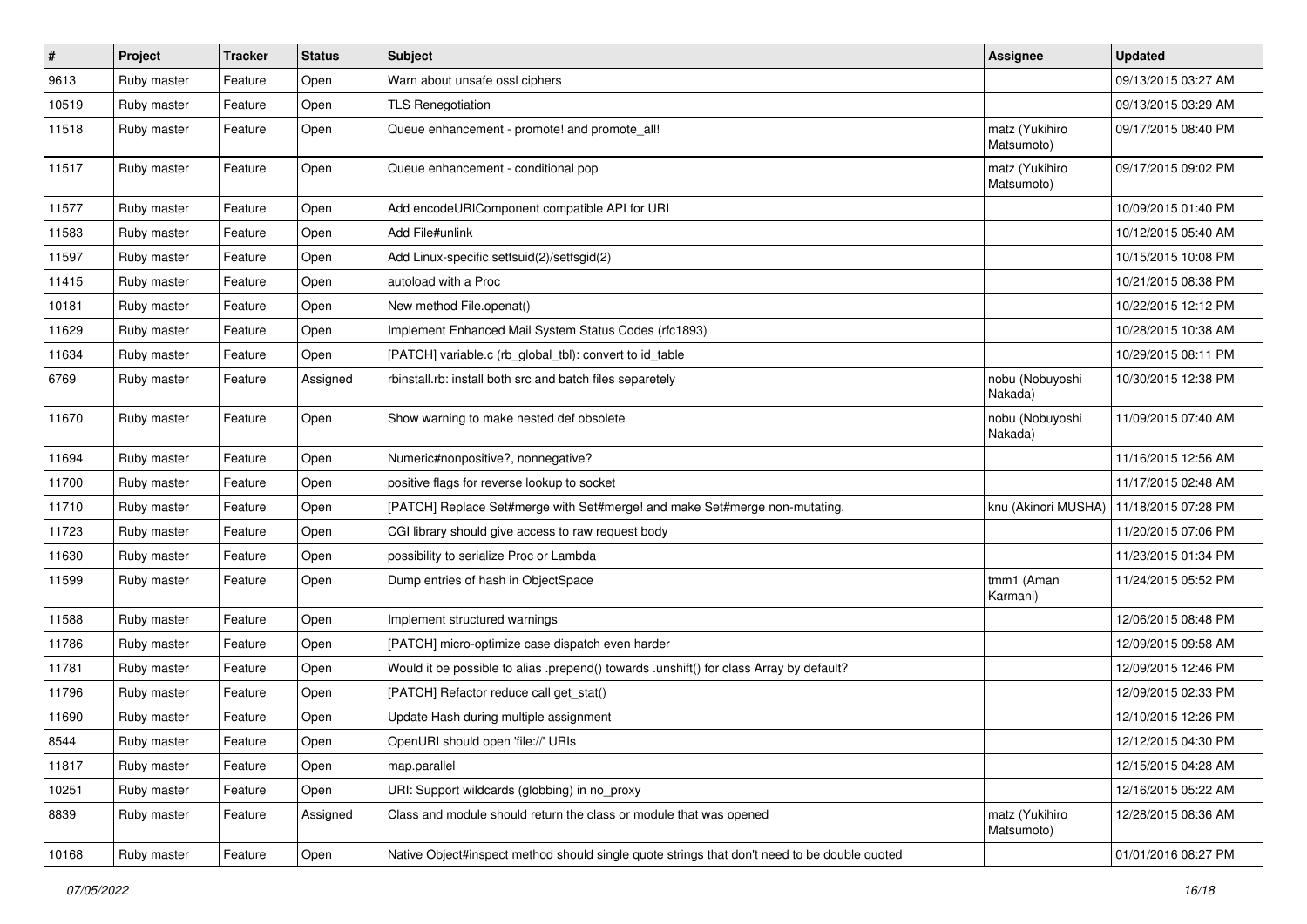| $\vert$ # | Project     | <b>Tracker</b> | <b>Status</b> | <b>Subject</b>                                                                               | <b>Assignee</b>              | <b>Updated</b>      |
|-----------|-------------|----------------|---------------|----------------------------------------------------------------------------------------------|------------------------------|---------------------|
| 11939     | Ruby master | Feature        | Open          | Syntax sugar to apply a method replace a variable                                            |                              | 01/04/2016 09:49 AM |
| 11987     | Ruby master | Feature        | Open          | daemons can't show the backtrace of rb_bug                                                   |                              | 01/13/2016 10:58 AM |
| 11550     | Ruby master | Feature        | Open          | Current behaviour of super() is dangerous in the presence of more than one included modules. |                              | 01/20/2016 08:44 AM |
| 12006     | Ruby master | Feature        | Open          | return IO object from IO#print, IO#puts, IO#close_read, IO#close_write,                      |                              | 01/21/2016 12:42 PM |
| 11100     | Ruby master | Feature        | Open          | Permit multiple captures with String[Regexp, ]                                               |                              | 01/24/2016 08:42 AM |
| 12017     | Ruby master | Feature        | Open          | [PATCH] dedupe string keys from Marshal.load                                                 |                              | 01/25/2016 09:02 AM |
| 11181     | Ruby master | Feature        | Open          | Add a line directive to Ruby                                                                 | matz (Yukihiro<br>Matsumoto) | 01/26/2016 02:04 AM |
| 12023     | Ruby master | Feature        | Open          | Allow ivars to be used as method arguments                                                   |                              | 01/27/2016 09:58 AM |
| 10658     | Ruby master | Feature        | Open          | ThreadGroup local variables                                                                  |                              | 01/28/2016 07:20 AM |
| 11917     | Ruby master | Feature        | Open          | Add Range#length as an alias for size                                                        |                              | 01/30/2016 07:01 AM |
| 12059     | Ruby master | Feature        | Open          | 'Array#single?', 'Hash#single?'                                                              |                              | 02/10/2016 04:02 AM |
| 12041     | Ruby master | Feature        | Open          | Change the initializer of NameError to take a receiver as the third argument                 |                              | 02/12/2016 05:37 AM |
| 12064     | Ruby master | Feature        | Open          | Make creation of enc/unicode/casefold.h automatic again                                      | nobu (Nobuyoshi<br>Nakada)   | 02/12/2016 06:13 AM |
| 10793     | Ruby master | Feature        | Open          | Infrastructure/Release-Management: Sign releases                                             |                              | 02/12/2016 09:20 PM |
| 12034     | Ruby master | Feature        | Open          | RegExp does not respect file encoding directive                                              |                              | 02/13/2016 06:41 PM |
| 12083     | Ruby master | Feature        | Open          | \$_ and \$~ by Binding#local_variable_{get,set}                                              |                              | 02/18/2016 04:35 AM |
| 11361     | Ruby master | Feature        | Open          | proposal for easy method to nil-guard for generated variable name.                           |                              | 02/21/2016 12:01 PM |
| 12114     | Ruby master | Feature        | Open          | \$VERBOSE = true is being ignored                                                            |                              | 02/26/2016 02:00 PM |
| 12113     | Ruby master | Feature        | Open          | Global method inside Delegator causes NameError                                              |                              | 03/01/2016 01:58 AM |
| 12110     | Ruby master | Feature        | Open          | Create a method to avoid vacuous truth?                                                      |                              | 03/12/2016 08:01 AM |
| 12165     | Ruby master | Feature        | Open          | Hash#first, Hash#last                                                                        |                              | 03/12/2016 10:55 AM |
| 12141     | Ruby master | Feature        | Open          | send and send                                                                                |                              | 03/14/2016 01:32 AM |
| 12129     | Ruby master | Feature        | Open          | syntactic sugar for dynamic method dispatch `object_expression:method_name_expression(1, 2)` |                              | 03/14/2016 01:35 AM |
| 12134     | Ruby master | Feature        | Open          | Comparison between 'true' and 'false'                                                        |                              | 03/15/2016 12:41 PM |
| 12173     | Ruby master | Feature        | Open          | Time#till now`                                                                               |                              | 03/16/2016 10:19 AM |
| 12094     | Ruby master | Feature        | Open          | parameterized property assignment: $o.prop(arg) = 1$                                         |                              | 03/17/2016 07:05 AM |
| 12116     | Ruby master | Feature        | Open          | Fixnum#divmod`, `Bignum#divmod` with multiple arguments                                      |                              | 03/21/2016 02:00 PM |
| 12214     | Ruby master | Feature        | Open          | Inconsistent behaviour and lack of warnings/errors when referencing duplicated _variables    |                              | 03/24/2016 04:58 PM |
| 12211     | Ruby master | Feature        | Open          | introduce Date#first of month and Date#last of month                                         |                              | 03/26/2016 12:58 AM |
| 12247     | Ruby master | Feature        | Open          | accept multiple arguments at Array#delete                                                    |                              | 04/04/2016 10:16 PM |
| 12262     | Ruby master | Feature        | Open          | Anti-loop                                                                                    |                              | 04/09/2016 05:30 AM |
| 12272     | Ruby master | Feature        | Open          | Accepting HTML entity name in string literal                                                 |                              | 04/13/2016 05:16 AM |